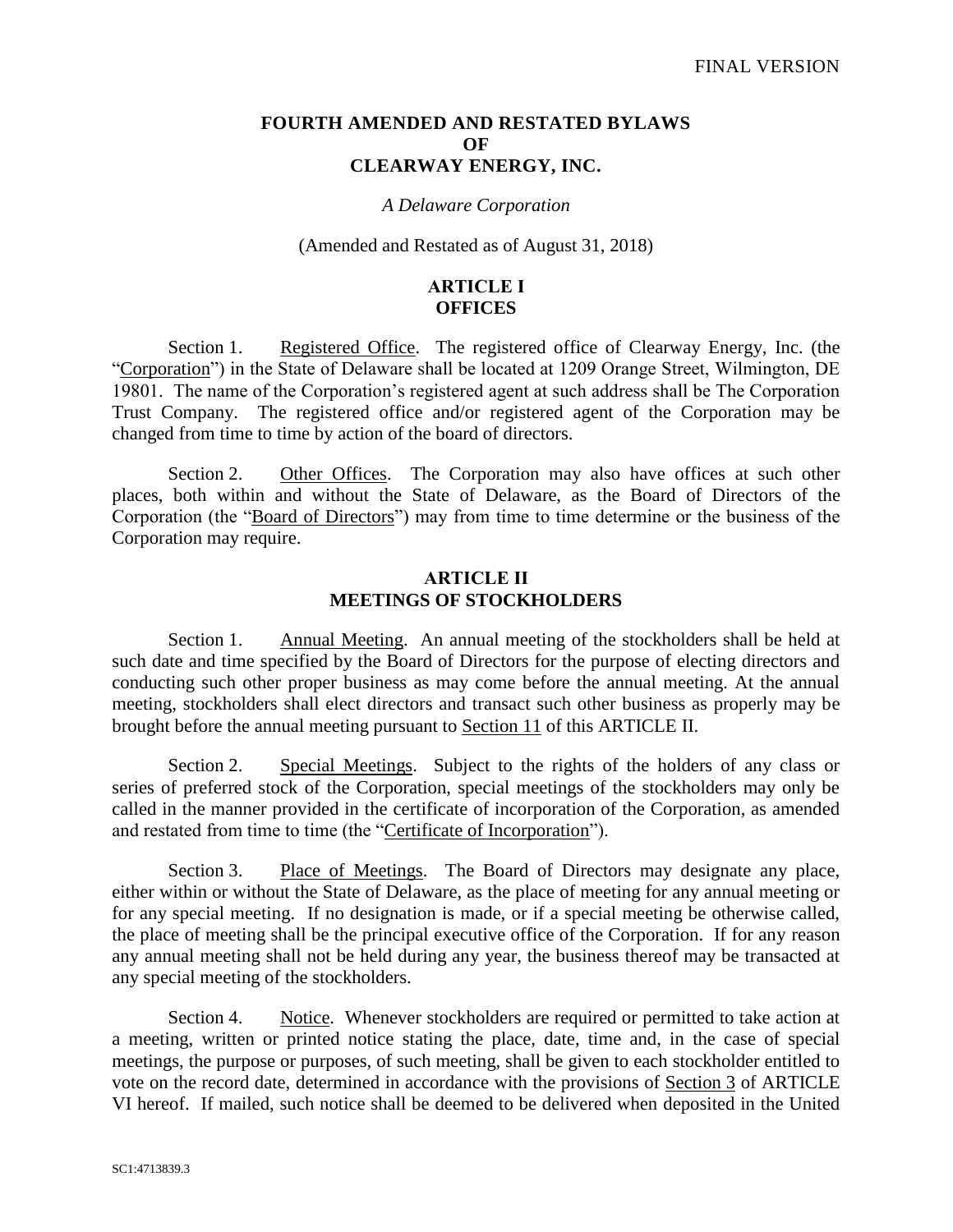States mail, postage prepaid, addressed to the stockholder at his, her or its address as the same appears on the records of the Corporation. An affidavit of the secretary or an assistant secretary or of the transfer agent of the Corporation that the notice required by this Section 4 has been given shall, in the absence of fraud, be *prima facie* evidence of the facts stated therein. Whenever the giving of any notice to stockholders is required by applicable law, the Certificate of Incorporation or these Bylaws, a waiver thereof, given by the person entitled to said notice, whether before or after the event as to which such notice is required, shall be deemed equivalent to notice. Attendance of a person at a meeting shall constitute a waiver of notice of such meeting, except when the person attends for the express purpose of objecting at the beginning of the meeting to the transaction of any business because the meeting is not lawfully called or convened. Neither the business to be transacted at, nor the purpose of, any regular or special meeting of the stockholders need be specified in any waiver of notice unless so required by applicable law, the Certificate of Incorporation or these Bylaws.

Section 5. Stockholders List. The officer having charge of the stock ledger of the Corporation shall make, at least 10 days before every meeting of the stockholders, a complete list of the stockholders entitled to vote at such meeting arranged in alphabetical order, showing the address of each stockholder and the number of shares registered in the name of each stockholder. Such list shall be open to the examination of any stockholder, the stockholder's agent or attorney, at the stockholder's expense, for any purpose germane to the meeting for a period of at least 10 days prior to the meeting, (i) on a reasonably accessible electronic network, provided that the information required to gain access to such list shall be provided with the notice of the meeting or (ii) during ordinary business hours, at the principal place of business of the Corporation. The list shall also be produced and kept at the time and place of the meeting during the whole time thereof, and may be inspected by any stockholder who is present. Except as provided by applicable law, the stock ledger shall be the only evidence as to who are the stockholders entitled to examine the stock ledger, the list of stockholders or the books of the Corporation, or to vote in person or by proxy at any meeting of stockholders.

Section 6. Quorum. The holders of a majority in voting power of the outstanding shares of capital stock entitled to vote at the meeting of stockholders, present in person or represented by proxy, shall constitute a quorum at all meetings of the stockholders, except as otherwise provided by the Delaware General Corporation Law ("DGCL") or by the Certificate of Incorporation. If a quorum is not present, the holders of a majority in voting power of the shares present in person or represented by proxy at the meeting, and entitled to vote at the meeting, may adjourn the meeting to another time and/or place. When a specified item of business requires a vote by the holders of a class or series of shares of capital stock (if the Corporation shall then have outstanding shares of more than one class or series) voting as a class or series, the holders of a majority in voting power of the shares of such class or series shall constitute a quorum (as to such class or series) for the transaction of such item of business, except as otherwise provided by the DGCL or by the Certificate of Incorporation.

Section 7. Adjourned Meetings. When a meeting is adjourned to another time and place, notice need not be given of the adjourned meeting if the time and place thereof are announced at the meeting at which the adjournment is taken. At the adjourned meeting the Corporation may transact any business which might have been transacted at the original meeting. If the adjournment is for more than 30 days, or if after the adjournment a new record date is fixed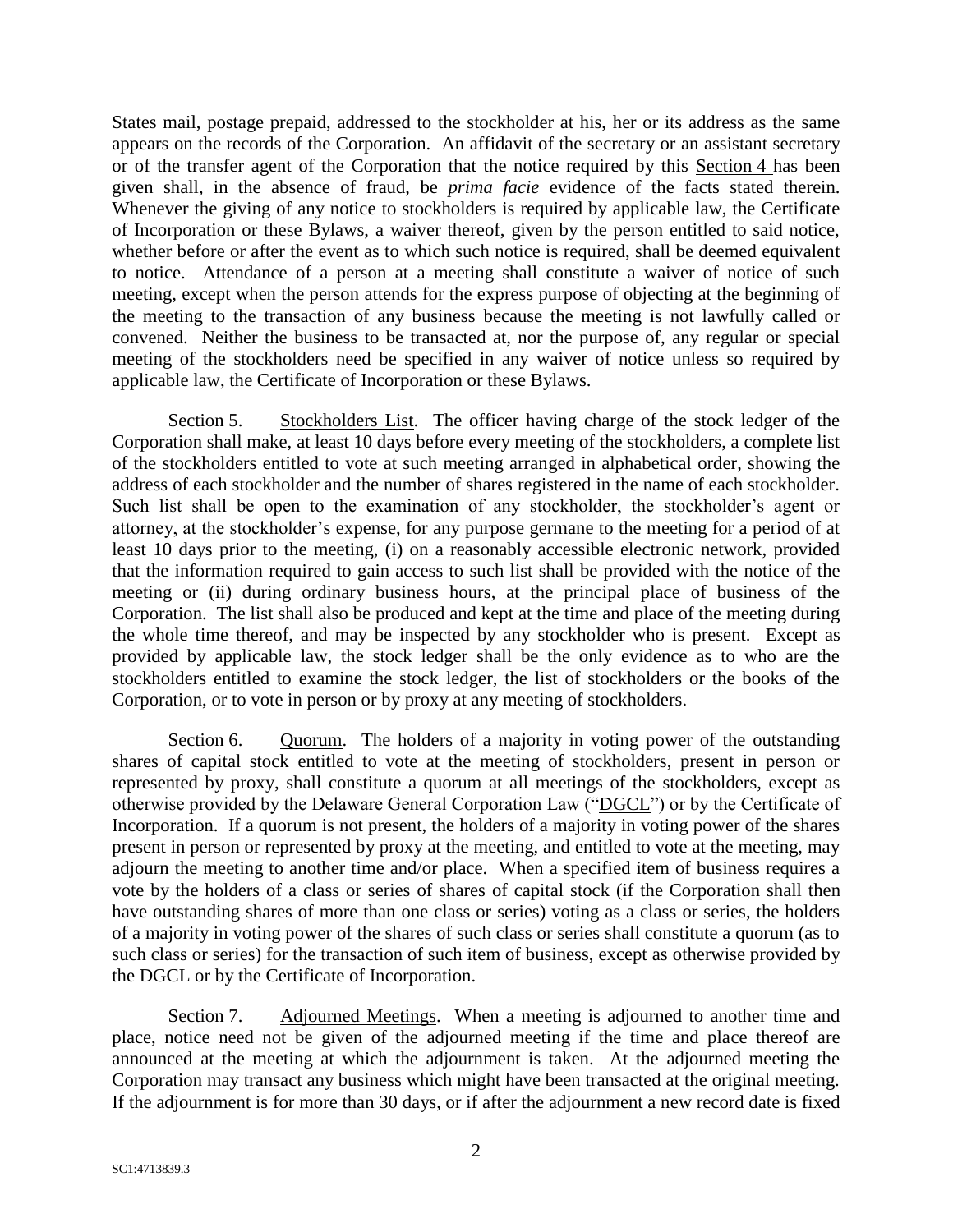for the adjourned meeting, a notice of the adjourned meeting shall be given to each stockholder of record entitled to vote at the meeting.

Section 8. Vote Required. When a quorum is present, the affirmative vote of the majority in voting power of shares present in person or represented by proxy at the meeting and entitled to vote on the subject matter shall be the act of the stockholders, unless (i) by express provisions of an applicable law, the rules and regulations of any stock exchange applicable to the Corporation, or of the Certificate of Incorporation a different vote is required, in which case such express provision shall govern and control the decision of such question, or (ii) the subject matter is the election of directors, in which case the Certificate of Incorporation shall govern and control the approval of such subject matter.

Section 9. Voting Rights. Except as otherwise provided by the DGCL, the Certificate of Incorporation or these Bylaws, every stockholder entitled to vote at any meeting of stockholders shall at every meeting of the stockholders be entitled to one vote in person or by proxy for each share of capital stock held by such stockholder which has voting power upon the matter in question.

Section 10. Proxies. Each stockholder entitled to vote at a meeting of stockholders may authorize another person or persons to act for such stockholder by proxy, but no such proxy shall be voted or acted upon after three years from its date, unless the proxy provides for a longer period. A duly executed proxy shall be irrevocable if it states that it is irrevocable and if, and only as long as, it is coupled with an interest sufficient in law to support an irrevocable power. A proxy may be made irrevocable regardless of whether the interest with which it is coupled is an interest in the stock itself or an interest in the Corporation generally. Any proxy is suspended when the person executing the proxy is present at a meeting of stockholders and elects to vote, except that when such proxy is coupled with an interest and the fact of the interest appears on the face of the proxy, the agent named in the proxy shall have all voting and other rights referred to in the proxy, notwithstanding the presence of the person executing the proxy. At each meeting of the stockholders, and before any voting commences, all proxies filed at or before the meeting shall be submitted to and examined by the secretary or a person designated by the secretary, and no shares may be represented or voted under a proxy that has been found to be invalid or irregular.

# Section 11. Business Brought Before a Meeting of the Stockholders.

(A) Annual Meetings.

(1) At an annual meeting of the stockholders, only such nominations of persons for election to the Board of Directors shall be considered and such business shall be conducted as shall have been properly brought before the meeting. To be properly brought before an annual meeting, nominations and other business must be (a) specified in the notice of meeting (or any supplement thereto) given by or at the direction of the Board of Directors, (b) brought before the meeting by or at the direction of the Board of Directors or (c) otherwise properly brought before the meeting by a stockholder who (i) is a stockholder of record of the Corporation (and, with respect to any beneficial owner, if different, on whose behalf such business is proposed or such nomination or nominations are made, only if such beneficial owner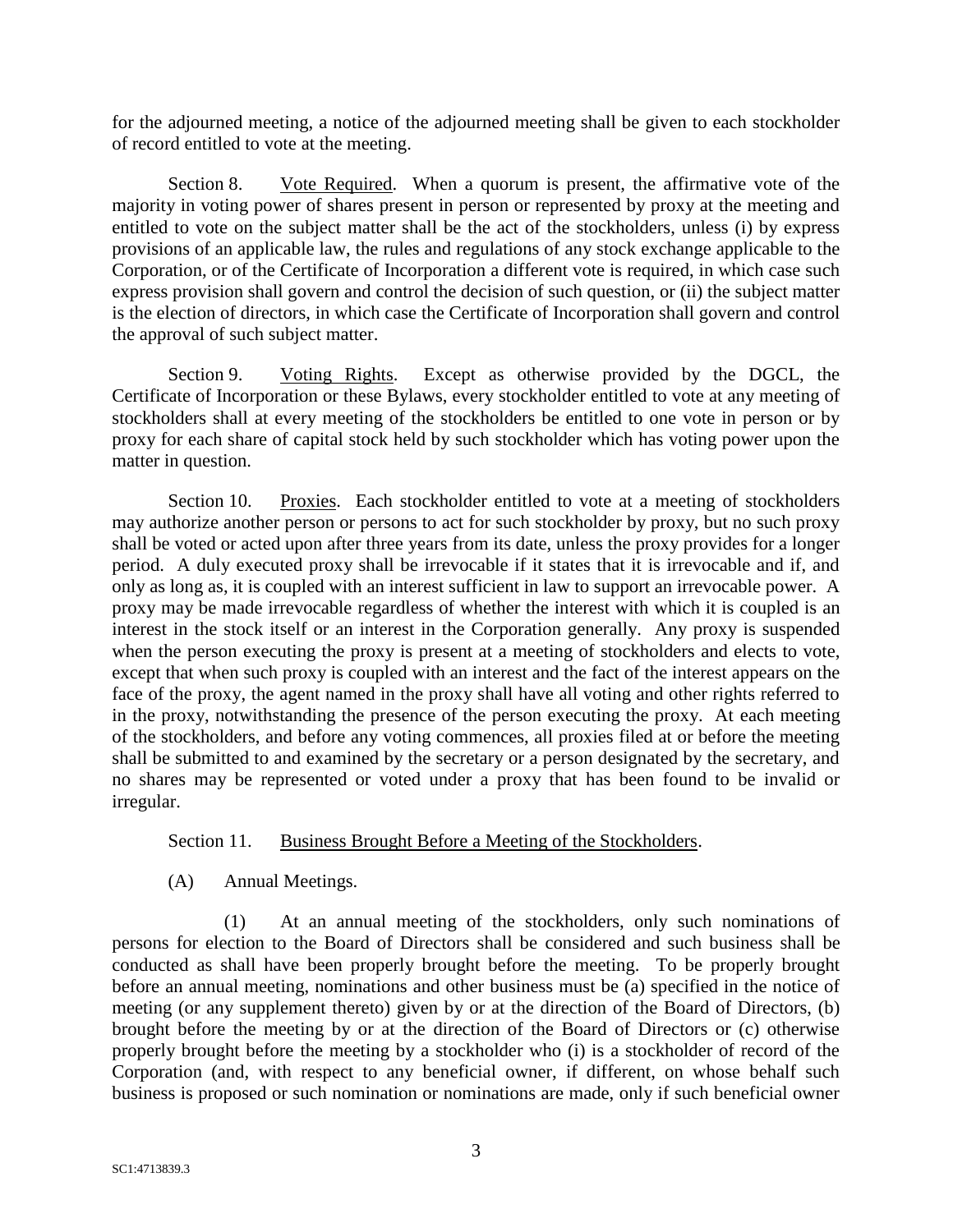is the beneficial owner of shares of the Corporation) both at the time the notice provided for in paragraph (A) of this Section 11 is delivered to the secretary of the Corporation and on the record date for the determination of stockholders entitled to vote at the annual meeting of stockholders, (ii) is entitled to vote at the meeting, and (iii) complies with the notice procedures set forth in paragraph (A) of this Section 11. For nominations or other business to be properly brought before an annual meeting by a stockholder, the stockholder must have given timely notice thereof in writing and in proper form to the secretary of the Corporation. To be timely, a stockholder's notice must be delivered to or mailed and received at the principal executive offices of the Corporation, not later than the close of business on the ninetieth (90th) day nor earlier than the close of business on the one hundred twentieth (120th) day prior to the first anniversary of the preceding year's annual meeting (*provided*, *however*, that in the event that the date of the annual meeting is advanced more than thirty (30) days before or delayed more than seventy (70) days after such anniversary date, notice by the stockholder must be so delivered not earlier than the close of business on the one hundred twentieth (120th) day prior to such annual meeting and not later than the close of business on the later of the ninetieth (90th) day prior to such annual meeting or the tenth (10th) day following the day on which public announcement of the date of such meeting is first made by the Corporation). In no event shall the public announcement of an adjournment or postponement of an annual meeting commence a new time period (or extend any time period) for the giving of a stockholder's notice as described above. Notwithstanding anything in this paragraph to the contrary, in the event that the number of directors to be elected to the Board of Directors at an annual meeting is increased and there is no public announcement by the Corporation naming the nominees for the additional directorships at least one hundred (100) days prior to the first anniversary of the preceding year's annual meeting, a stockholder's notice required by paragraph (A) of this Section 11 shall also be considered timely, but only with respect to nominees for the additional directorships, if it shall be delivered to the secretary at the principal executive offices of the Corporation not later than the close of business on the tenth (10th) day following the day on which such public announcement is first made by the Corporation.

(2) A stockholder's notice providing for the nomination of a person or persons for election as a director or directors of the Corporation shall set forth (a) as to the stockholder giving the notice and the beneficial owner, if any, on whose behalf the nomination is made (and for purposes of clauses (ii) through (ix) below, including any interests described therein held by any affiliates or associates (each within the meaning of Rule 12b-2 under the Securities Exchange Act of 1934 (the "Exchange Act") for purposes of these Bylaws) of such stockholder or beneficial owner or by any member of such stockholder's or beneficial owner's immediate family sharing the same household, in each case as of the date of such stockholder's notice, which information shall be confirmed or updated, if necessary, by such stockholder and beneficial owner  $(x)$  not later than ten (10) days after the record date for the notice of the meeting to disclose such ownership as of the record date for the notice of the meeting, and (y) not later than eight (8) business days before the meeting or any adjournment or postponement thereof to disclose such ownership as of the date that is ten (10) business before the meeting or any adjournment or postponement thereof (or if not practicable to provide such updated information not later than eight (8) business days before any adjournment or postponement, on the first practicable date before any such adjournment or postponement)) (i) the name and address of such stockholder, as they appear on the Corporation's books, and of such beneficial owner, (ii) the class or series and number of shares of capital stock of the Corporation which are, directly or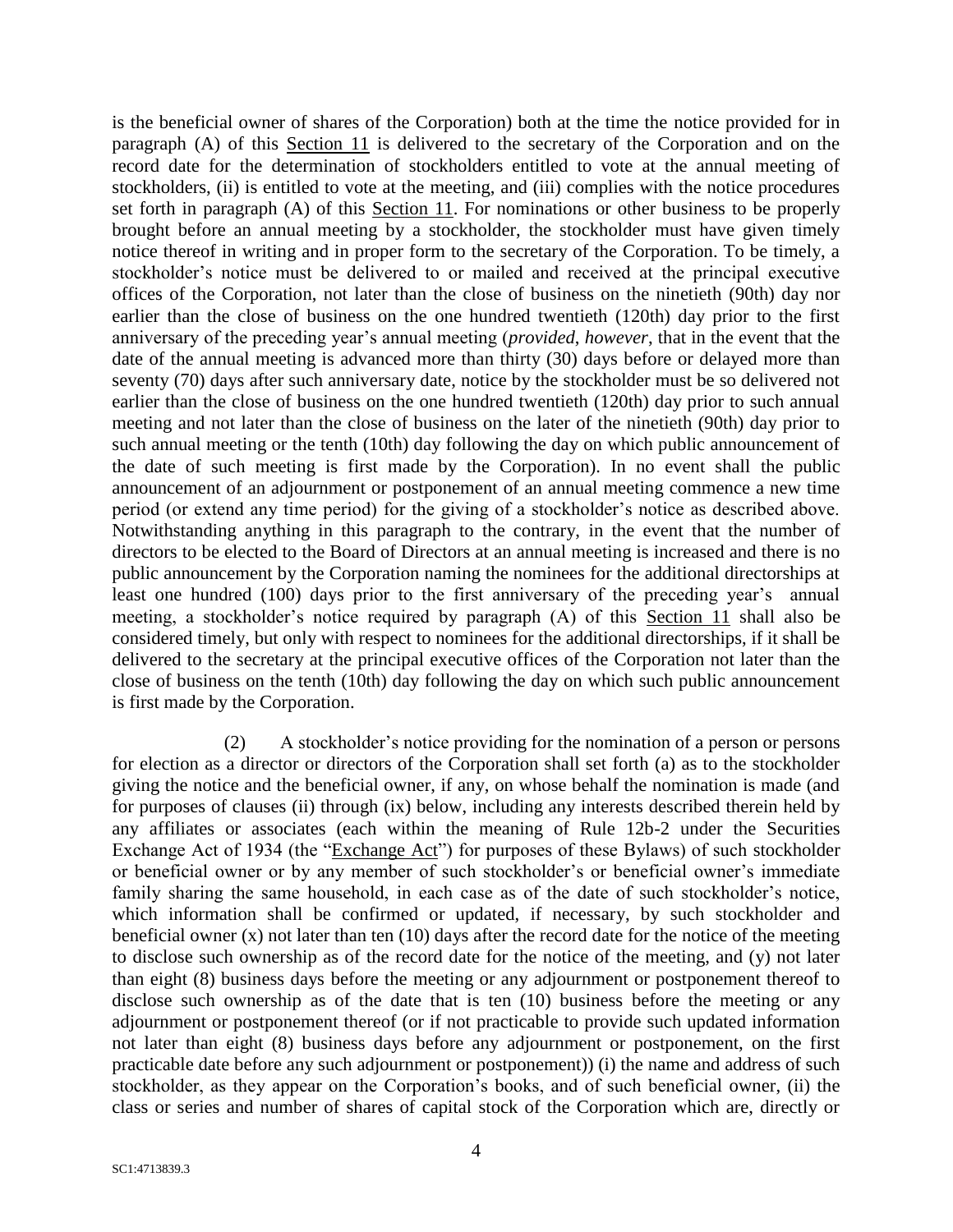indirectly, beneficially owned (within the meaning of Rule 13d-3 under the Exchange Act) (provided that a person shall in all events be deemed to beneficially own any shares of any class or series and number of shares of capital stock of the Corporation as to which such person has a right to acquire beneficial ownership at any time in the future) and owned of record by such stockholder or beneficial owner, (iii) the class or series, if any, and number of options, warrants, puts, calls, convertible securities, stock appreciation rights, or similar rights, obligations or commitments with an exercise or conversion privilege or a settlement payment or mechanism at a price related to any class or series of shares or other securities of the Corporation or with a value derived in whole or in part from the value of any class or series of shares or other securities of the Corporation, whether or not such instrument, right, obligation or commitment shall be subject to in the underlying class or series of shares or other securities of the Corporation (each a "Derivative Security"), which are, directly or indirectly, beneficially owned by such stockholder or beneficial owner, (iv) any agreement, arrangement, understanding, or relationship, including any repurchase or similar so-called "stock borrowing" agreement or arrangement, engaged in, directly or indirectly, by such stockholder or beneficial owner, the purpose or effect of which is to mitigate loss to, reduce the economic risk (of ownership or otherwise) of any class or series of capital stock or other securities of the Corporation by, manage the risk of share price changes for, or increase or decrease the voting power of, such stockholder or beneficial owner with respect to any class or series of capital stock or other securities of the Corporation, or that provides, directly or indirectly, the opportunity to profit from any decrease in the price or value of any class or series of capital stock or other securities of the Corporation, (v) a description of any other direct or indirect opportunity to profit or share in any profit (including any performance-based fees) derived from any increase or decrease in the value of shares or other securities of the Corporation, (vi) any proxy, contract, arrangement, understanding or relationship pursuant to which such stockholder or beneficial owner has a right to vote any shares or other securities of the Corporation, (vii) any rights to dividends on the shares of the Corporation owned beneficially by such stockholder or such beneficial owner that are separated or separable from the underlying shares of the Corporation, (viii) any proportionate interest in shares of the Corporation or Derivative Securities held, directly or indirectly, by a general or limited partnership in which such stockholder or beneficial owner is a general partner or, directly or indirectly, beneficially owns an interest in a general partner, if any, (ix) a description of all agreements, arrangements, and understandings between such stockholder or beneficial owner and any other person(s) (including their name(s)) in connection with or related to the ownership or voting of capital stock of the Corporation or Derivative Securities, (x) any other information relating to such stockholder or beneficial owner that would be required to be disclosed in a proxy statement or other filings required to be made in connection with solicitations of proxies for the election of directors in a contested election pursuant to Section 14 of the Exchange Act and the rules and regulations promulgated thereunder, (xi) a statement as to whether either such stockholder or beneficial owner intends to deliver a proxy statement and form of proxy to holders of at least the percentage of the Corporation's voting shares required under applicable law to elect such stockholder's nominees and/or otherwise to solicit proxies from the stockholders in support of such nomination and (xii) a representation that the stockholder is a holder of record of shares of the Corporation entitled to vote at such meeting and intends to appear in person or by proxy at the meeting to propose such nomination, and (b) as to each person whom the stockholder proposes to nominate for election or reelection as a director, (i) all information relating to such person that would be required to be disclosed in a proxy statement or other filings required to be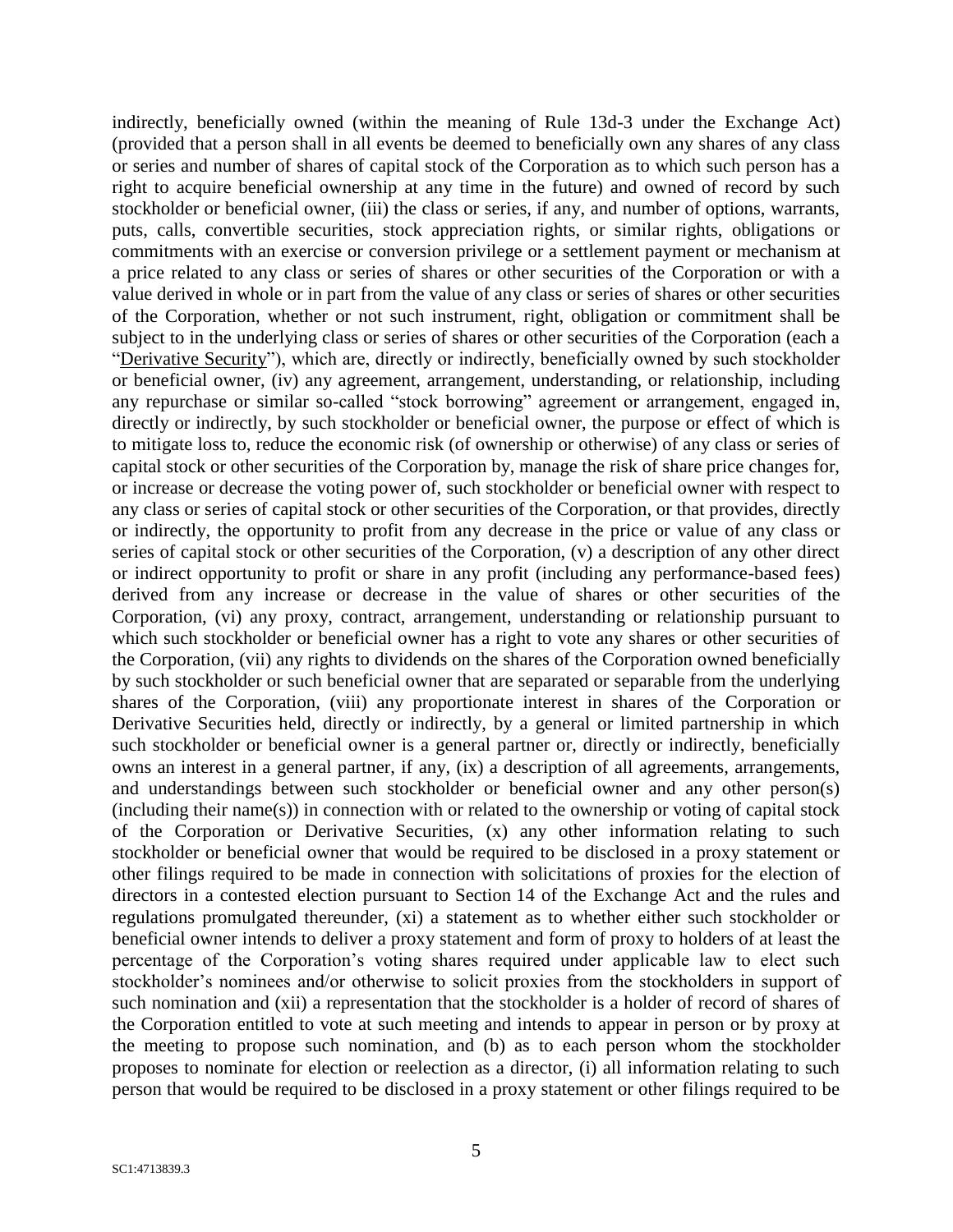made in connection with solicitations of proxies for election of directors pursuant to the Exchange Act and the rules and regulations promulgated thereunder (including such person's written consent to being named in the proxy statement as a nominee and to serving as a director if elected), (ii) a description of all direct and indirect compensation and other material agreements, arrangements and understandings during the past three years, and any other material relationships, between or among such stockholder or beneficial owner, if any, and their respective affiliates and associates, or others acting in concert therewith, on the one hand, and each proposed nominee and his or her respective affiliates and associates, or others acting in concert therewith, on the other hand, including all information that would be required to be disclosed pursuant to Rule 404 promulgated under Regulation S-K if the stockholder making the nomination and any beneficial owner on whose behalf the nomination is made, or any affiliate or associate thereof or person acting in concert therewith, were the "registrant" for purposes of such rule and the nominee were a director or executive officer of such registrant, (iii) a completed and signed questionnaire regarding the background and qualifications of such person to serve as a director, a copy of which may be obtained upon request to the Secretary of the Corporation, (iv) all information with respect to such person that would be required to be set forth in a stockholder's notice pursuant to this Section 11 if such person were a stockholder or beneficial owner, on whose behalf the nomination was made, submitting a notice providing for the nomination of a person or persons for election as a director or directors of the Corporation in accordance with this Section 11, and (v) such additional information that the Corporation may reasonably request to determine the eligibility or qualifications of such person to serve as a director or an independent director of the Corporation, or that could be material to a reasonable stockholder's understanding of the qualifications and/or independence, or lack thereof, of such nominee as a director.

(3) A stockholder's notice regarding business proposed to be brought before a meeting of stockholders other than the nomination of persons for election to the Board of Directors shall set forth (a) as to the stockholder giving notice and the beneficial owner, if any, on whose behalf the proposal is made, the information called for by clauses (a)(ii) through (a)(ix) of the immediately preceding paragraph (2) (including any interests described therein held by any affiliates or associates of such stockholder or beneficial owner or by any member of such stockholder's or beneficial owner's immediate family sharing the same household, in each case as of the date of such stockholder's notice, which information shall be confirmed or updated, if necessary, by such stockholder and beneficial owner (x) not later than ten (10) days after the record date for the notice of the meeting to disclose such ownership as of the record date for the notice of the meeting, and (y) not later than eight (8) business days before the meeting or any adjournment or postponement thereof to disclose such ownership as of the date that is ten (10) business before the meeting or any adjournment or postponement thereof (or if not practicable to provide such updated information not later than eight (8) business days before any adjournment or postponement, on the first practicable date before any such adjournment or postponement)), (b) a brief description of (i) the business desired to be brought before such meeting, (ii) the reasons for conducting such business at the meeting and (iii) any material interest of such stockholder or beneficial owner in such business, including a description of all agreements, arrangements and understandings between such stockholder or beneficial owner and any other person(s) (including the name(s) of such other person(s)) in connection with or related to the proposal of such business by the stockholder, (c) as to the stockholder giving notice and the beneficial owner, if any, on whose behalf the nomination is made, (i) a statement as to whether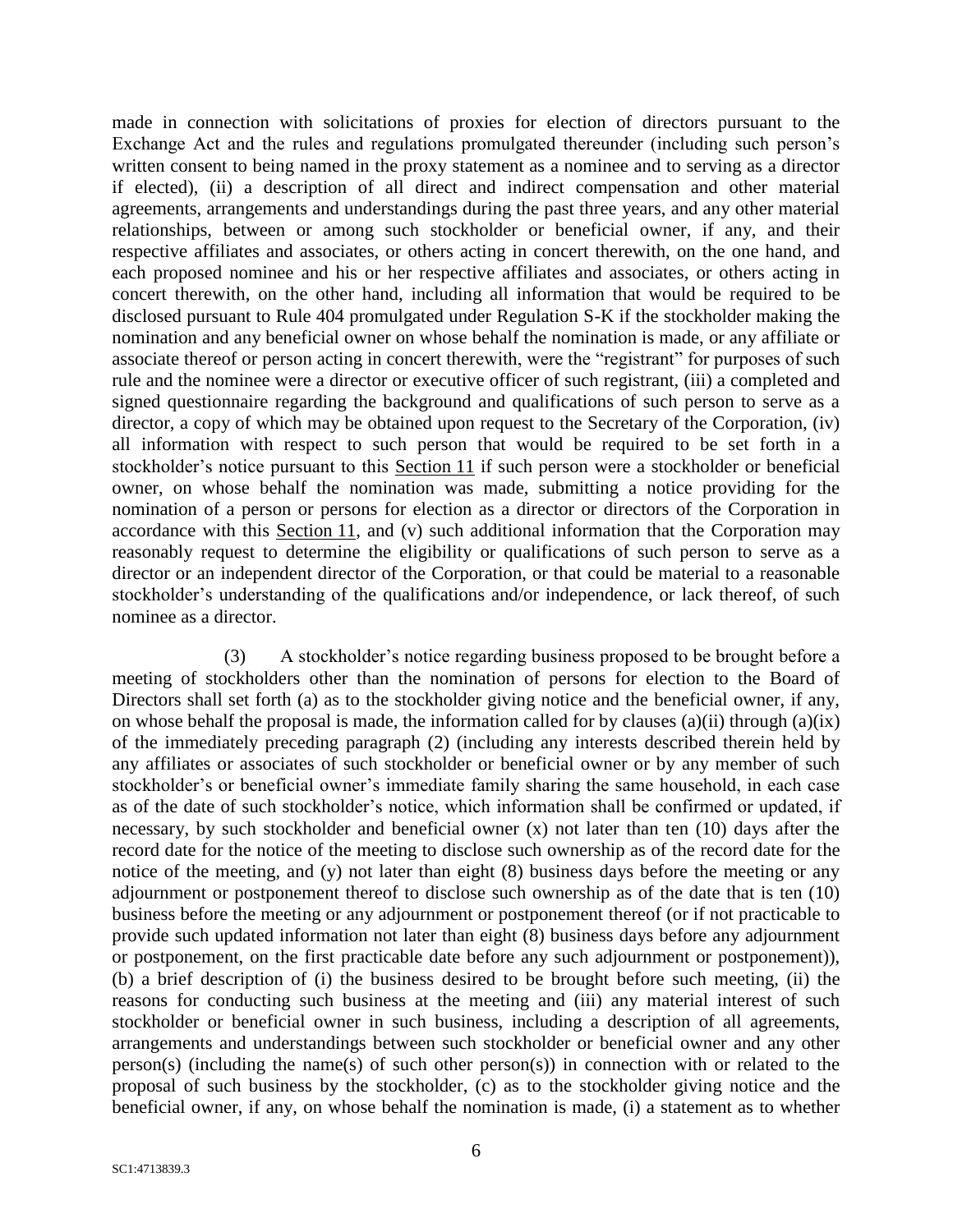either such stockholder or beneficial owner intends to deliver a proxy statement and form of proxy to holders of at least the percentage of the Corporation's voting shares required under applicable law to approve the proposal and/or otherwise to solicit proxies from stockholders in support of such proposal and (ii) any other information relating to such stockholder or beneficial owner that would be required to be disclosed in a proxy statement or other filings required to be made in connection with solicitations of proxies for the election of directors in a contested election pursuant to Section 14 of the Exchange Act and the rules and regulations promulgated thereunder, (d) if the matter such stockholder proposes to bring before any meeting of stockholders involves an amendment to the Corporation's Bylaws, the specific wording of such proposed amendment, (e) a representation that the stockholder is a holder of record of shares of the Corporation entitled to vote at such meeting and intends to appear in person or by proxy at the meeting to propose such business and (f) such additional information that the Corporation may reasonably request regarding such stockholder or beneficial owner, if any, and/or the business that such stockholder proposes to bring before the meeting. The foregoing notice requirements shall be deemed satisfied by a stockholder if the stockholder has notified the Corporation of his or her intention to present a proposal at an annual meeting in compliance with Rule 14a-8 (or any successor thereof) promulgated under the Exchange Act and such stockholder's proposal has been included in a proxy statement that has been prepared by the Corporation to solicit proxies for such annual meeting.

(4) Notwithstanding anything in these Bylaws to the contrary, only such persons who are nominated in accordance with the procedures set forth in paragraph (A) of this Section 11 shall be eligible to be elected at an annual meeting to serve as directors and no business shall be conducted at an annual meeting except in accordance with the procedures set forth in this Section 11. The presiding officer of an annual meeting shall, if the facts warrant, determine and declare to the meeting that a nomination was not properly made or any business was not properly brought before the meeting, as the case may be, in accordance with the provisions of this Section 11; if he or she should so determine, he or she shall so declare to the meeting and any such nomination not properly made or any business not properly brought before the meeting, as the case may be, shall not be transacted.

(B) Special Meetings of Stockholders. Only such business shall be conducted at a special meeting of stockholders as shall have been brought before the meeting pursuant to the Corporation's notice of meeting. Nominations of persons for election to the Board of Directors may be made at a special meeting of stockholders at which directors are to be elected pursuant to the Corporation's notice of meeting (1) by or at the direction of the Board of Directors or (2) provided that the Board of Directors has determined that directors shall be elected at such meeting, by any stockholder of the Corporation who (a) is a stockholder of record of the Corporation (and, with respect to any beneficial owner, if different, on whose behalf such nomination or nominations are made, only if such beneficial owner is the beneficial owner of shares of the Corporation) both at the time the notice provided for in paragraph (B) of this Section 11 is delivered to the Corporation's secretary and on the record date for the determination of stockholders entitled to vote at the special meeting, (b) is entitled to vote at the meeting and upon such election, and (c) complies with the notice procedures set forth in the third sentence of paragraph (B) of this Section 11. In the event the Corporation calls a special meeting of stockholders for the purpose of electing one or more directors to the Board of Directors, any such stockholder entitled to vote in such election of directors may nominate a person or persons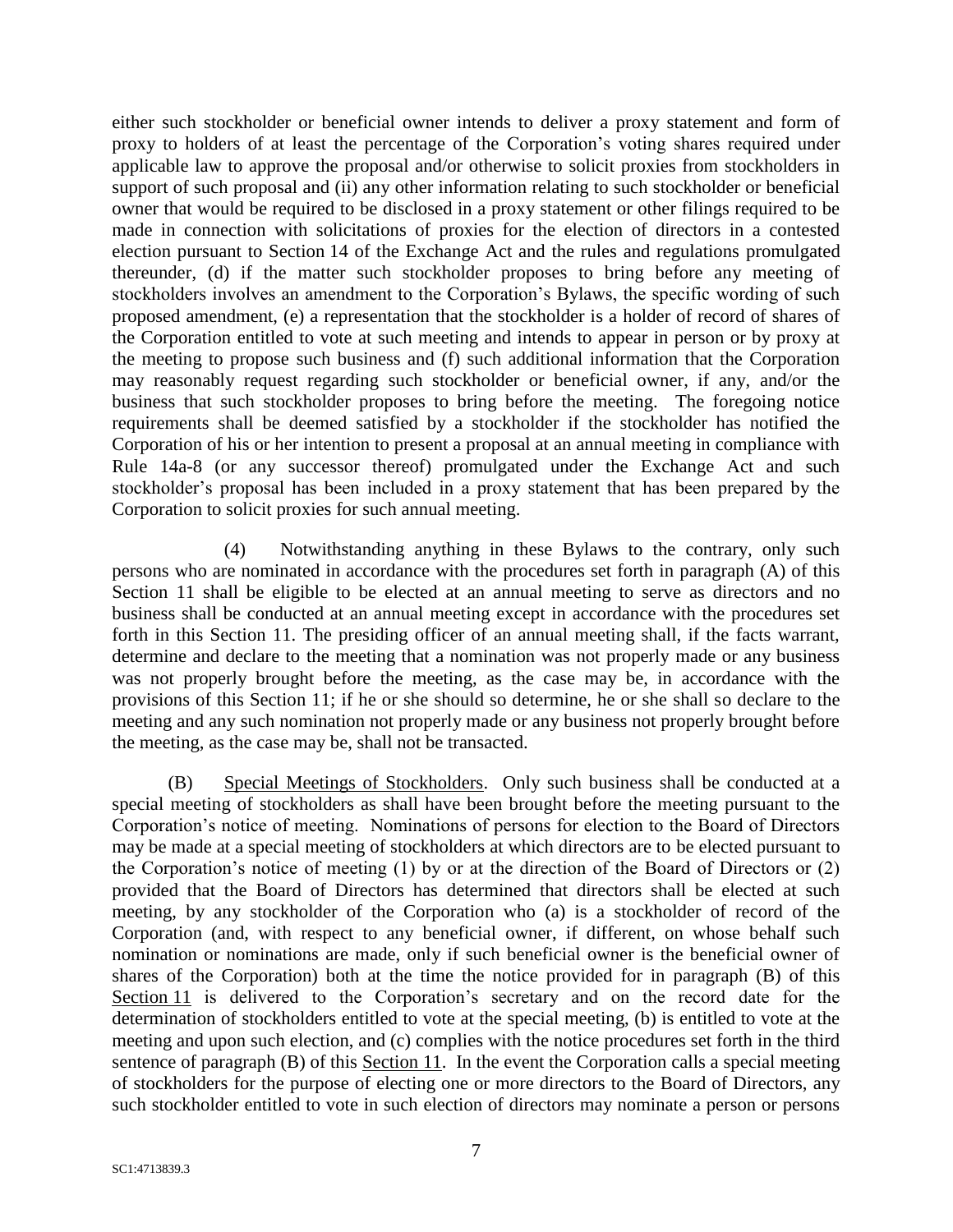(as the case may be) for election to such position(s) as specified in the Corporation's notice of meeting, if the stockholder's notice required by paragraph (A)(2) of this Section 11 shall be delivered to the Corporation's secretary at the principal executive offices of the Corporation not earlier than the close of business on the one hundred twentieth (120th) day prior to such special meeting and not later than the close of business on the later of the ninetieth (90th) day prior to such special meeting or the tenth (10th) day following the day on which public announcement is first made of the date of the special meeting and of the nominees proposed by the Board of Directors to be elected at such meeting. In no event shall the public announcement of an adjournment or postponement of a special meeting commence a new time period (or extend any time period) for the giving of a stockholder's notice as described above.

# (C) General.

(1) Only such persons who are nominated in accordance with the procedures set forth in this Section 11 shall be eligible to be elected at an annual or special meeting of stockholders of the Corporation to serve as directors and only such business shall be conducted at a meeting of stockholders as shall have been brought before the meeting in accordance with the procedures set forth in this Section 11. Notwithstanding the foregoing provisions of this Section 11, if the stockholder (or a qualified representative of the stockholder) does not appear at the annual or special meeting of stockholders of the Corporation to present a nomination or business, such nomination shall be disregarded and such proposed business shall not be transacted, notwithstanding that proxies in respect of such vote may have been received by the Corporation.

(2) For purposes of this section, "public announcement" shall mean disclosure in a press release reported by the Dow Jones News Service, Associated Press or a comparable national news service or in a document publicly filed or furnished by the Corporation with the Securities and Exchange Commission pursuant to Section 13, 14 or 15(d) of the Exchange Act.

(3) Notwithstanding the foregoing provisions of this Section 11, a stockholder shall also comply with all applicable requirements of the Exchange Act and the rules and regulations thereunder with respect to the matters set forth in this Section 11.

(4) Nothing in this section shall be deemed to (a) affect any rights of stockholders to request inclusion of proposals in the Corporation's proxy statement pursuant to Rule 14a-8 under the Exchange Act, (b) confer upon any stockholder a right to have a nominee or any proposed business included in the Corporation's proxy statement, or (c) affect any rights of the holders of any series of preferred stock to elect directors pursuant to any applicable provisions of the Certificate of Incorporation.

Section 12. Voting Procedures and Inspectors of Election at Meetings of Stockholders. The Board of Directors, in advance of any meeting of stockholders, may, and shall if required by applicable law, appoint one or more inspectors, who may be employees of the Corporation, to act at the meeting and make a written report thereof. The Board of Directors may designate one or more persons as alternate inspectors to replace any inspector who fails to act. If no inspector or alternate is able to act at a meeting, the person presiding at the meeting may, and shall if required by applicable law, appoint one or more inspectors to act at the meeting. Each inspector, before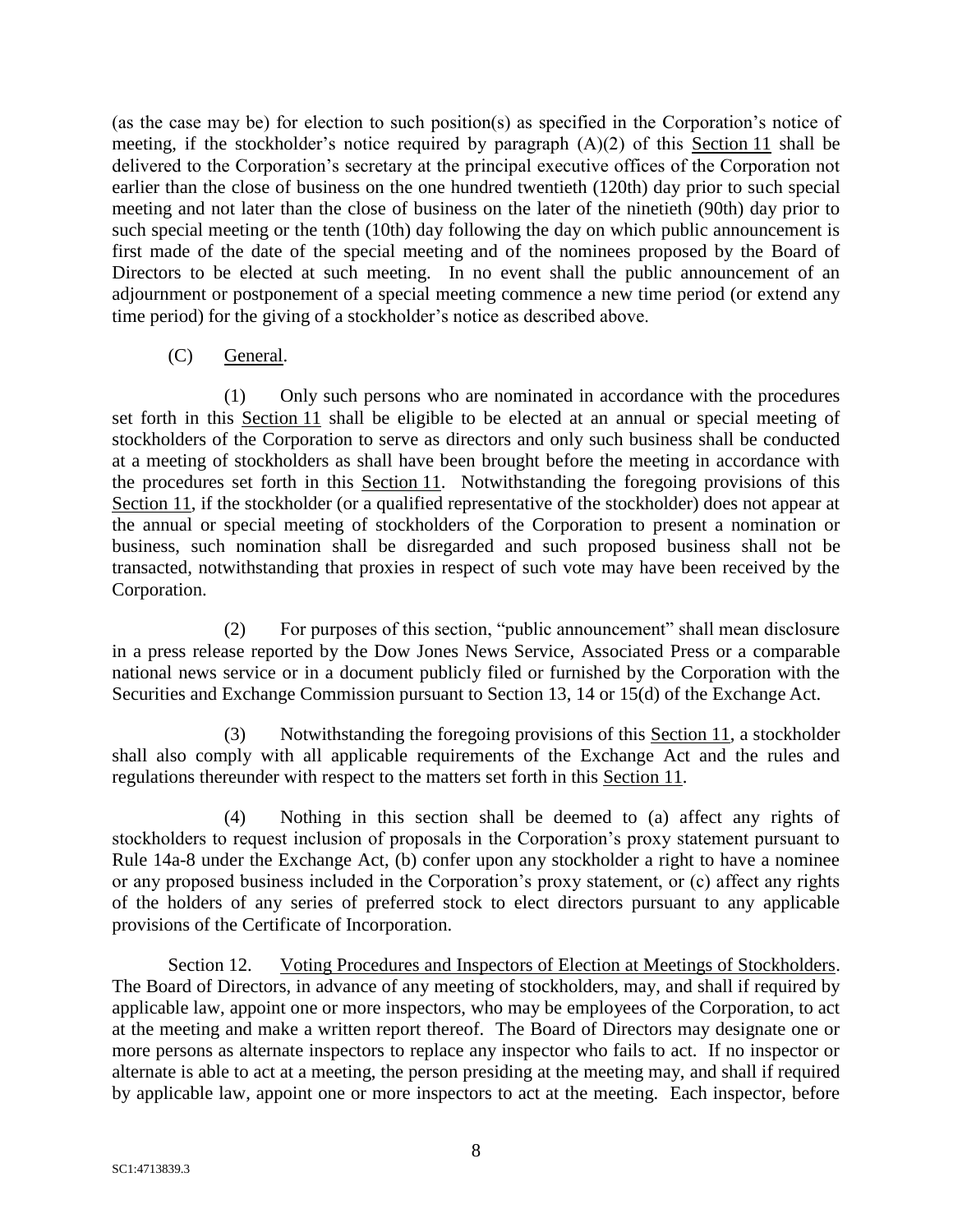entering upon the discharge of his or her duties, shall take and sign an oath faithfully to execute the duties of inspector with strict impartiality and according to the best of his or her ability. The inspectors shall (a) ascertain the number of shares outstanding and the voting power of each, (b) determine the shares represented at the meeting and the validity of proxies and ballots, (c) count all votes and ballots, (d) determine and retain for a reasonable period a record of the disposition of any challenges made to any determination by the inspectors, and (e) certify their determination of the number of shares represented at the meeting and their count of all votes and ballots. The inspectors may appoint or retain other persons or entities to assist the inspectors in the performance of their duties. Unless otherwise provided by the Board of Directors, the date and time of the opening and the closing of the polls for each matter upon which the stockholders will vote at a meeting shall be determined by the person presiding at the meeting and shall be announced at the meeting. No ballot, proxies or votes, or any revocation thereof or change thereto, shall be accepted by the inspectors after the closing of the polls unless the Court of Chancery of the State of Delaware upon application by a stockholder shall determine otherwise. In determining the validity and counting of proxies and ballots cast at any meeting of stockholders, the inspectors may consider such information as is permitted by applicable law. No person who is a candidate for office at an election may serve as an inspector at such election.

Section 13. Conduct of Meetings; Organization. The Board of Directors may adopt by resolution such rules and regulations for the conduct of the meeting of stockholders as it shall deem appropriate. The chairman of the Board of Directors shall preside at all meetings of the stockholders. If the chairman of the board is not present at a meeting of the stockholders, the vice chairman shall preside at such meeting. If neither the chairman nor the vice chairman of the board is present at a meeting of the stockholders, the chief executive officer or the president (if the president is a director and is not also the chairman of the board) shall preside at such meeting, and, if the chief executive officer or the president is not present at such meeting, a majority of the directors present at such meeting shall elect one of their members to so preside. Except to the extent inconsistent with such rules and regulations as adopted by the Board of Directors, the person presiding over any meeting of stockholders shall have the right and authority to convene and to adjourn the meeting, to prescribe such rules, regulations and procedures and to do all such acts as, in the judgment of such person, are appropriate for the proper conduct of the meeting. Such rules, regulations or procedures, whether adopted by the Board of Directors or prescribed by the presiding officer of the meeting, may include, without limitation, the following: (i) the establishment of an agenda or order of business for the meeting; (ii) rules and procedures for maintaining order at the meeting and the safety of those present; (iii) limitations on attendance at or participation in the meeting to stockholders of record of the Corporation, their duly authorized and constituted proxies or such other persons as the person presiding over the meeting shall determine; (iv) restrictions on entry to the meeting after the time fixed for the commencement thereof; and (v) limitations on the time allotted to questions or comments by participants. The presiding officer at any meeting of stockholders, in addition to making any other determinations that may be appropriate to the conduct of the meeting, shall, if the facts warrant, determine and declare to the meeting that a matter or business was not properly brought before the meeting and if such presiding officer should so determine, such person shall so declare to the meeting and any such matter or business not properly brought before the meeting shall not be transacted or considered. Unless and to the extent determined by the Board of Directors or the person presiding over the meeting, meetings of stockholders shall not be required to be held in accordance with the rules of parliamentary procedure. The secretary, or in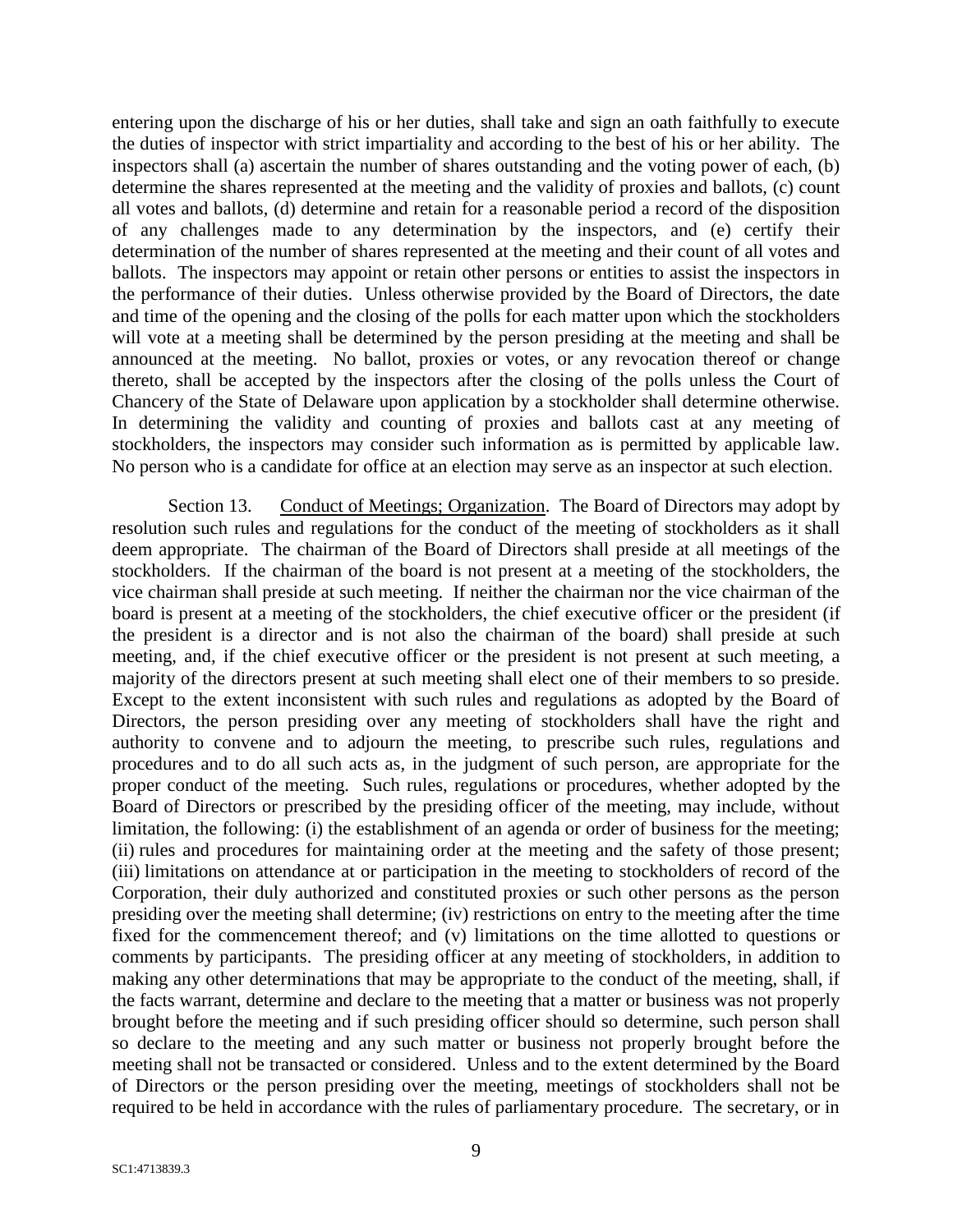his or her absence, one of the assistant secretaries, shall act as secretary of the meeting. In case none of the officers above designated to act as the person presiding over the meeting or as secretary of the meeting, respectively, shall be present, a person presiding over the meeting or a secretary of the meeting, as the case may be, shall be designated by the Board of Directors, and in case the Board of Directors has not so acted, in the case of the designation of a person to act as secretary of the meeting, designated by the person presiding over the meeting.

Section 14. Order of Business. The order of business at all meetings of stockholders shall be as determined by the person presiding over the meeting.

### **ARTICLE III DIRECTORS**

Section 1. General Powers. Except as provided in the Certificate of Incorporation, the business and affairs of the Corporation shall be managed by or under the direction of the Board of Directors. In addition to such powers as are herein and in the Certificate of Incorporation expressly conferred upon it, the Board of Directors shall have and may exercise all the powers of the Corporation, subject to the provisions of the laws of Delaware, the Certificate of Incorporation and these Bylaws.

Section 2. Number, Election and Term of Office. The number of directors which constitute the entire Board of Directors of the Corporation shall be such number as is specified in, and the directors shall be elected and shall hold office only in the manner provided in, the Certificate of Incorporation.

Section 3. Resignation. Any director may resign at any time upon written or electronic notice to the Corporation. Such resignation shall take effect at the time therein specified, and, unless otherwise specified in such resignation, the acceptance of such resignation shall not be necessary to make it effective.

Section 4. Vacancies. Vacancies and newly created directorships resulting from any increase in the total number of directors may be filled only in the manner provided in the Certificate of Incorporation.

Section 5. Nominations.

(A) Subject to the provisions contained in the Certificate of Incorporation, only persons who are nominated in accordance with the procedures set forth in these Bylaws shall be eligible to serve as directors. Nominations of persons for election to the Board of Directors of the Corporation may be made at a meeting of stockholders (i) by or at the direction of the Board of Directors or (ii) by any stockholder of the Corporation who was a stockholder of record at the time of giving of notice provided for in these Bylaws, who is entitled to vote generally in the election of directors at the meeting and who shall have complied with the notice procedures set forth in Section 11 of ARTICLE II.

(B) Subject to the Certificate of Incorporation, no person shall be eligible to serve as a director of the Corporation unless nominated in accordance with the procedures set forth in Section 11 of ARTICLE II. The person presiding over the meeting of the stockholders shall, if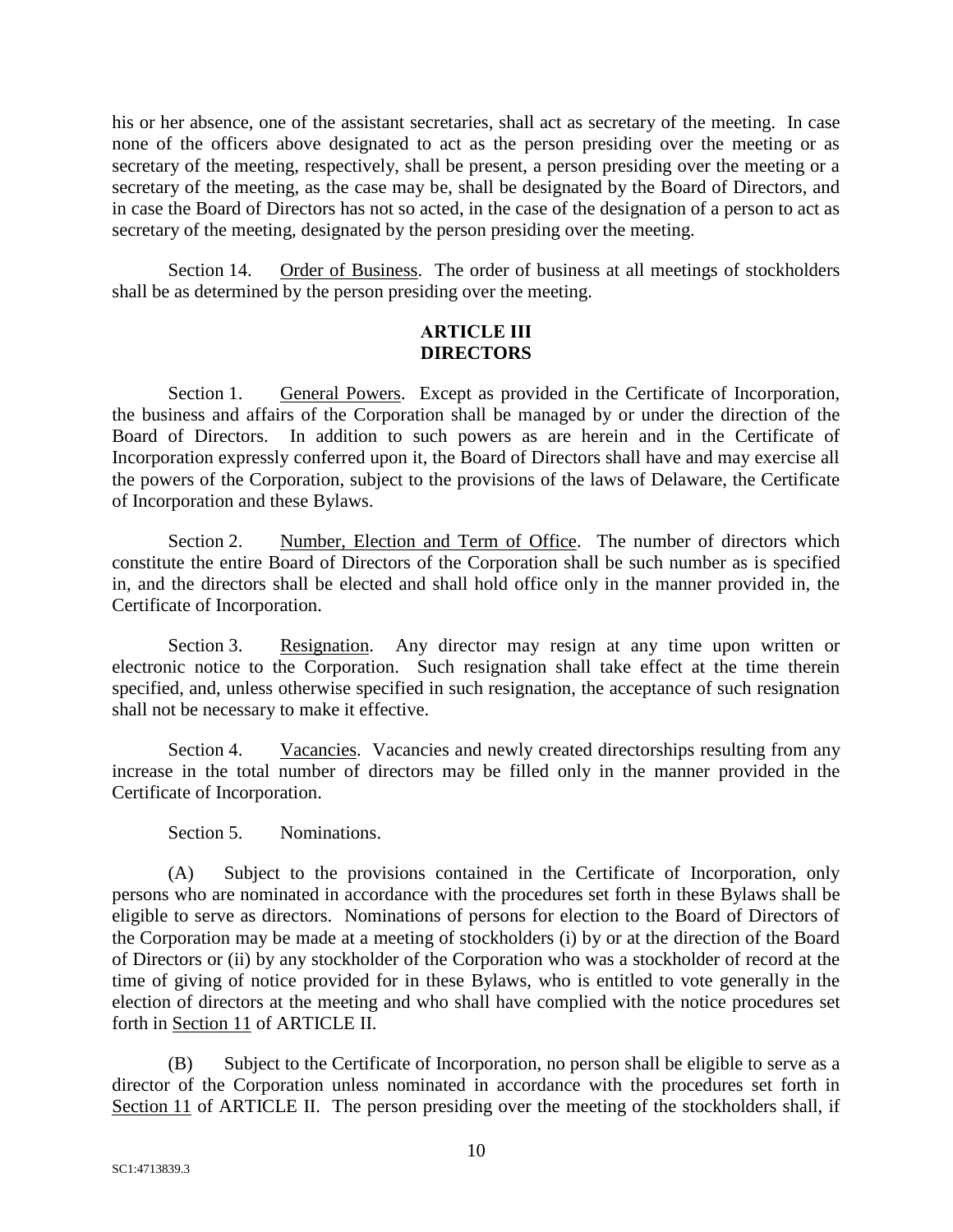the facts warrant, determine and declare to the meeting that a nomination was not made in accordance with the procedures prescribed by this section, and if he or she should so determine, he or she shall so declare to the meeting and the defective nomination shall be disregarded. A stockholder seeking to nominate a person to serve as a director must also comply with all applicable requirements of the Exchange Act, and the rules and regulations thereunder with respect to the matters set forth in this section.

Section 6. Annual Meetings. The annual meeting of the Board of Directors shall be held without other notice than these Bylaws immediately after, and at the same place as, the annual meeting of stockholders.

Section 7. Other Meetings and Notices. Regular meetings, other than the annual meeting, of the Board of Directors may be held without notice at such time and at such place as shall from time to time be determined by resolution of the Board of Directors. Special meetings of the Board of Directors may be called by the chief executive officer of the Corporation, the most senior executive officer of the Corporation (if there is no chief executive officer), the chairman of the board, the vice chairman of the board, or a majority of the total number of directors then in office, on at least 24 hours' notice to each director, either personally, by telephone, by mail, by telecopy or by other means of electronic transmission (notice by mail shall be deemed delivered three days after deposit in the U.S. mail).

Section 8. Quorum, Required Vote and Adjournment. A majority of the total number of directors then in office shall constitute a quorum for the transaction of business. Unless by express provision of an applicable law, the Certificate of Incorporation or these Bylaws a different vote is required, the vote of a majority of directors present at a meeting at which a quorum is present shall be the act of the Board of Directors. If a quorum shall not be present at any meeting of the Board of Directors, the directors present thereat may adjourn the meeting. At least 24 hours' notice of any adjourned meeting of the Board of Directors shall be given to each director whether or not present at the time of the adjournment, if such notice shall be given by one of the means specified in Section 7 of this ARTICLE III other than by mail, or at least three days' notice if by mail. Any business may be transacted at an adjourned meeting that might have been transacted at the meeting as originally called.

Section 9. Committees. The Board of Directors may, by resolution passed by a majority of the total number of directors then in office, designate one or more committees, each committee to consist of one or more of the directors of the Corporation, which to the extent provided in said resolution or resolutions shall have and may exercise the powers and authority of the Board of Directors in the management of the business and affairs of the Corporation (including the power and authority to designate other committees of the Board of Directors); *provided*, *however*, that no such committee shall have power or authority in reference to the following matters: (i) approving or adopting, or recommending to the stockholders, any action or matter expressly required by the DGCL to be submitted to stockholders for approval, or (ii) adopting, amending, or repealing the Bylaws of the Corporation. The Board of Directors may designate one or more directors as alternate members of any committee, who may replace any absent or disqualified member at any meeting of the committee. Such committee or committees shall have such name or names as may be determined from time to time by resolution adopted by the Board of Directors. Each committee shall keep regular minutes of its meetings and report the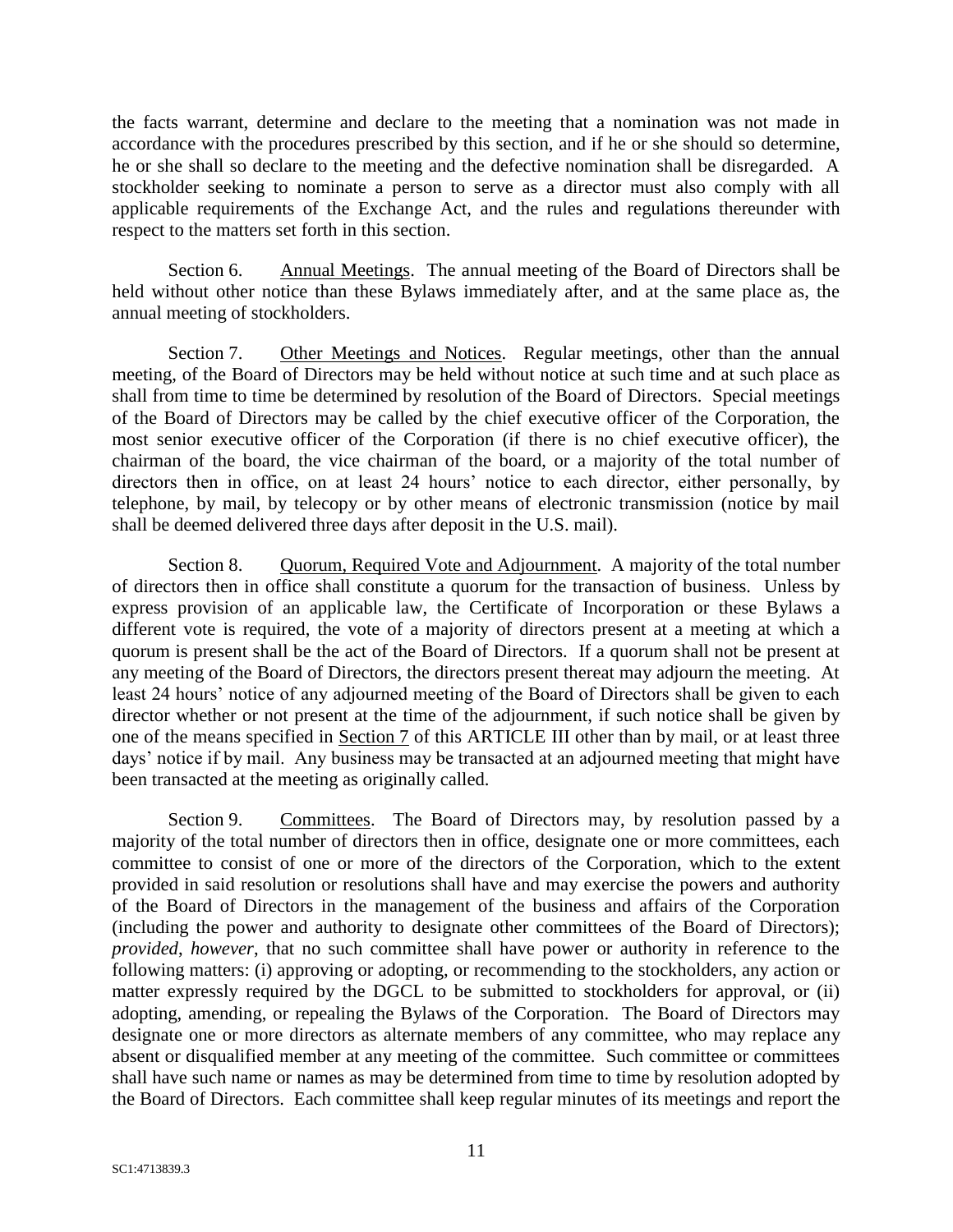same to the Board of Directors upon request. Each committee designated by the Board of Directors shall be formed and function in compliance with applicable law and the rules and regulations of any national securities exchange on which any securities of the Corporation are listed.

Section 10. Committee Rules. Subject to applicable law, the rules and regulations of any national securities exchange on which any securities of the Corporation are listed and these Bylaws, each committee of the Board of Directors may fix its own rules of procedure and shall hold its meetings as provided by such rules, except as may otherwise be provided by a resolution of the Board of Directors designating such committee. Unless otherwise provided in such a resolution, the presence of at least a majority of the members of the committee shall be necessary to constitute a quorum. Unless otherwise provided in such a resolution, in the event that a member and that member's alternate, if alternates are designated by the Board of Directors, of such committee is or are absent or disqualified, the member or members thereof present at any meeting and not disqualified from voting, whether or not such member or members constitute a quorum, may unanimously appoint another member of the Board of Directors to act at the meeting in place of any such absent or disqualified member.

Section 11. Communications Equipment. Members of the Board of Directors or any committee thereof may participate in and act at any meeting of such board or committee through the use of a conference telephone or other communications equipment by means of which all persons participating in the meeting can hear and speak with each other, and participation in the meeting pursuant to this section shall constitute presence in person at the meeting.

Section 12. Waiver of Notice and Presumption of Assent. Any member of the Board of Directors or any committee thereof who is present at a meeting shall be conclusively presumed to have waived notice of such meeting except when such member attends for the express purpose of objecting at the beginning of the meeting to the transaction of any business because the meeting was not lawfully called or convened. Such member shall be conclusively presumed to have assented to any action taken unless his or her dissent shall be entered in the minutes of the meeting or unless his or her written dissent to such action shall be filed with the person acting as the secretary of the meeting before the adjournment thereof or shall be forwarded by registered mail to the secretary of the Corporation immediately after the adjournment of the meeting. Such right to dissent shall not apply to any member who voted in favor of such action.

Section 13. Action by Written Consent. Unless otherwise restricted by the Certificate of Incorporation or these Bylaws, any action required or permitted to be taken at any meeting of the Board of Directors, or of any committee thereof, may be taken without a meeting if the number of members of the Board of Directors or the relevant committee thereof, as the case may be required to take the action under consideration by the Board of Directors or any committee thereof, consent thereto in writing, and the writing or writings are filed with the minutes of proceedings of the Board of Directors or committee.

# **ARTICLE IV OFFICERS**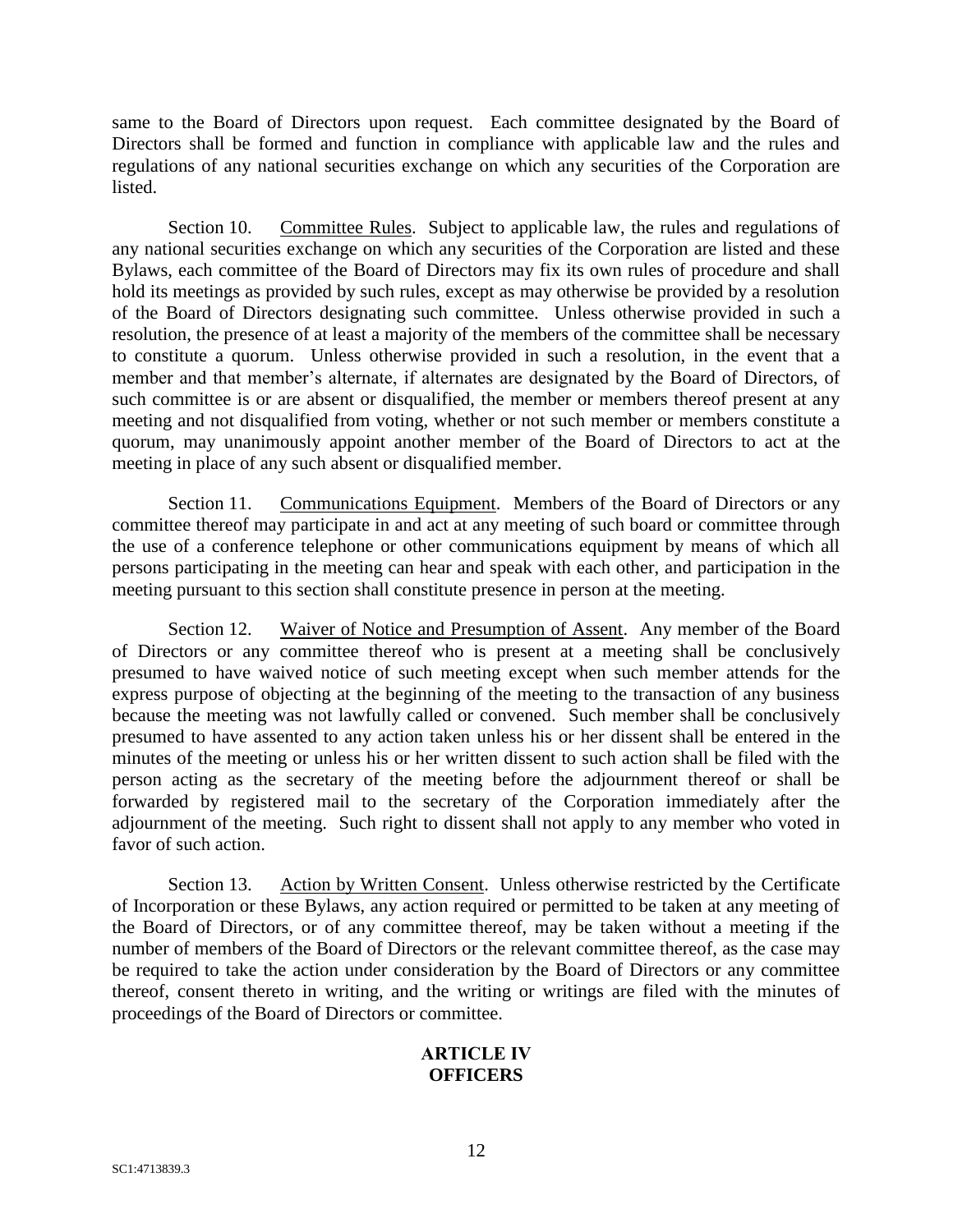Section 1. Number. The officers of the Corporation shall be elected by the Board of Directors and shall consist of a chairman of the board, a vice chairman of the board, a chief executive officer, a president, one or more vice-presidents, a secretary, a chief financial officer and such other officers and assistant officers as may be deemed necessary or desirable by the Board of Directors. Any number of offices may be held by the same person, except that neither the chief executive officer nor the president shall also hold the office of secretary. In its discretion, the Board of Directors may choose not to fill any office for any period as it may deem advisable, except that the offices of president and secretary shall be filled as expeditiously as possible.

Section 2. Election and Term of Office. The officers of the Corporation shall be elected annually by the Board of Directors at its first meeting held after each annual meeting of stockholders or as soon thereafter as convenient. Vacancies may be filled or new offices created and filled at any meeting of the Board of Directors. Each officer shall hold office until a successor is duly elected and qualified or until his or her earlier death, resignation or removal as hereinafter provided.

Section 3. Removal. Any officer or agent elected by the Board of Directors may be removed by the Board of Directors at its discretion, but such removal shall be without prejudice to the contract rights, if any, of the person so removed.

Section 4. Vacancies. Any vacancy occurring in any office because of death, resignation, removal, disqualification or otherwise may be filled by the Board of Directors.

Section 5. Compensation. Subject to applicable law and the rules and regulations of any national securities exchange on which any securities of the Corporation are listed, the compensation of all executive officers shall be approved by the Board of Directors, and no officer shall be prevented from receiving such compensation by virtue of his or her also being a Director of the Corporation.

Section 6. Chairman of the Board and Vice Chairman of the Board. The Board of Directors shall elect, by the affirmative vote of a majority of the total number of directors then in office, a chairman of the Board of Directors and a vice chairman of the Board of Directors. The chairman of the board shall preside at all meetings of the stockholders and of the Board of Directors and shall have such other powers and perform such other duties as may be prescribed by the Board of Directors or provided in these Bylaws. If the chairman of the Board of Directors is not present at a meeting of the stockholders or the Board of Directors, the vice chairman shall preside at such meeting. If neither the chairman nor the vice chairman is present at a meeting of the stockholders or the Board of Directors, the chief executive officer or the president (if the president is a director and is not also the chairman of the Board of Directors) shall preside at such meeting, and, if the chief executive officer or the president is not present at such meeting, a majority of the directors present at such meeting shall elect one of their members to so preside. The vice chairman shall be permitted to attend all meetings of standing committees of the Board of Directors on an ex officio basis.

Section 7. Chief Executive Officer. The chief executive officer shall have the powers and perform the duties incident to that position. Subject to the powers of the Board of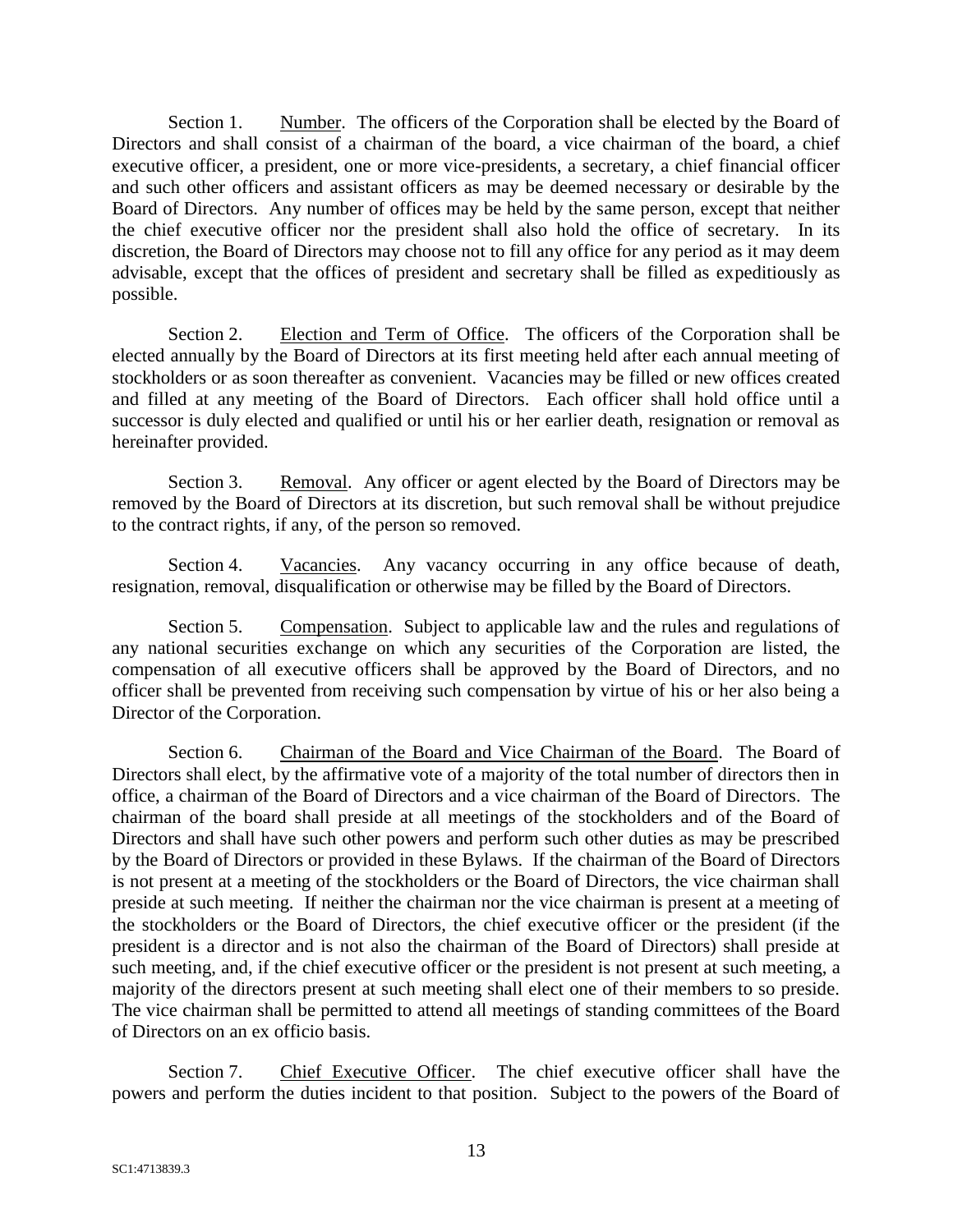Directors, the chief executive officer shall be in the general and active charge of the entire business and affairs of the Corporation, and shall be its chief policy making officer. The chief executive officer shall have such other powers and perform such other duties as may be prescribed by the Board of Directors or provided in these Bylaws. The chief executive officer is authorized to execute bonds, mortgages and other contracts requiring a seal, under the seal of the Corporation, except where required or permitted by law to be otherwise signed and executed and except where the signing and execution thereof shall be expressly delegated by the Board of Directors to some other officer or agent of the Corporation. Whenever the president is unable to serve, by reason of sickness, absence or otherwise, the chief executive officer shall perform all the duties and responsibilities and exercise all the powers of the president.

Section 8. The President. The president of the Corporation shall, subject to the powers of the Board of Directors and the chief executive officer, have general charge of the business, affairs and property of the Corporation, and control over its officers, agents and employees. The president shall see that all orders and resolutions of the Board of Directors are carried into effect. The president is authorized to execute bonds, mortgages and other contracts requiring a seal, under the seal of the Corporation, except where required or permitted by law to be otherwise signed and executed and except where the signing and execution thereof shall be expressly delegated by the Board of Directors to some other officer or agent of the Corporation. The president shall have such other powers and perform such other duties as may be prescribed by the chief executive officer, the Board of Directors or as may be provided in these Bylaws.

Section 9. Vice Presidents. The vice president, or if there shall be more than one, the vice presidents in the order determined by the Board of Directors, shall, in the absence or disability of the president, act with all of the powers and be subject to all the restrictions of the president. The vice presidents shall also perform such other duties and have such other powers as the Board of Directors, the chief executive officer, the president or these Bylaws may, from time to time, prescribe. The vice presidents may also be designated as executive vice presidents or senior vice presidents, as the Board of Directors may from time to time prescribe.

Section 10. The Secretary and Assistant Secretaries. The secretary shall attend all meetings of the Board of Directors, all meetings of the committees thereof and all meetings of the stockholders and record all the proceedings of the meetings in a book or books to be kept for that purpose or shall ensure that his or her designee attends each such meeting to act in such capacity. Under the chairman of the board's supervision, the secretary shall give, or cause to be given, all notices required to be given by these Bylaws or by law; shall have such powers and perform such duties as the Board of Directors, the chief executive officer, the president or these Bylaws may, from time to time, prescribe; and shall have custody of the corporate seal of the Corporation. The secretary, or an assistant secretary, shall have authority to affix the corporate seal to any instrument requiring it and when so affixed, it may be attested by his or her signature or by the signature of such assistant secretary. The Board of Directors may give general authority to any other officer to affix the seal of the Corporation and to attest the affixing by his or her signature. The assistant secretary, or if there be more than one, any of the assistant secretaries, shall in the absence or disability of the secretary, perform the duties and exercise the powers of the secretary and shall perform such other duties and have such other powers as the Board of Directors, the chief executive officer, the president, or the secretary may, from time to time, prescribe.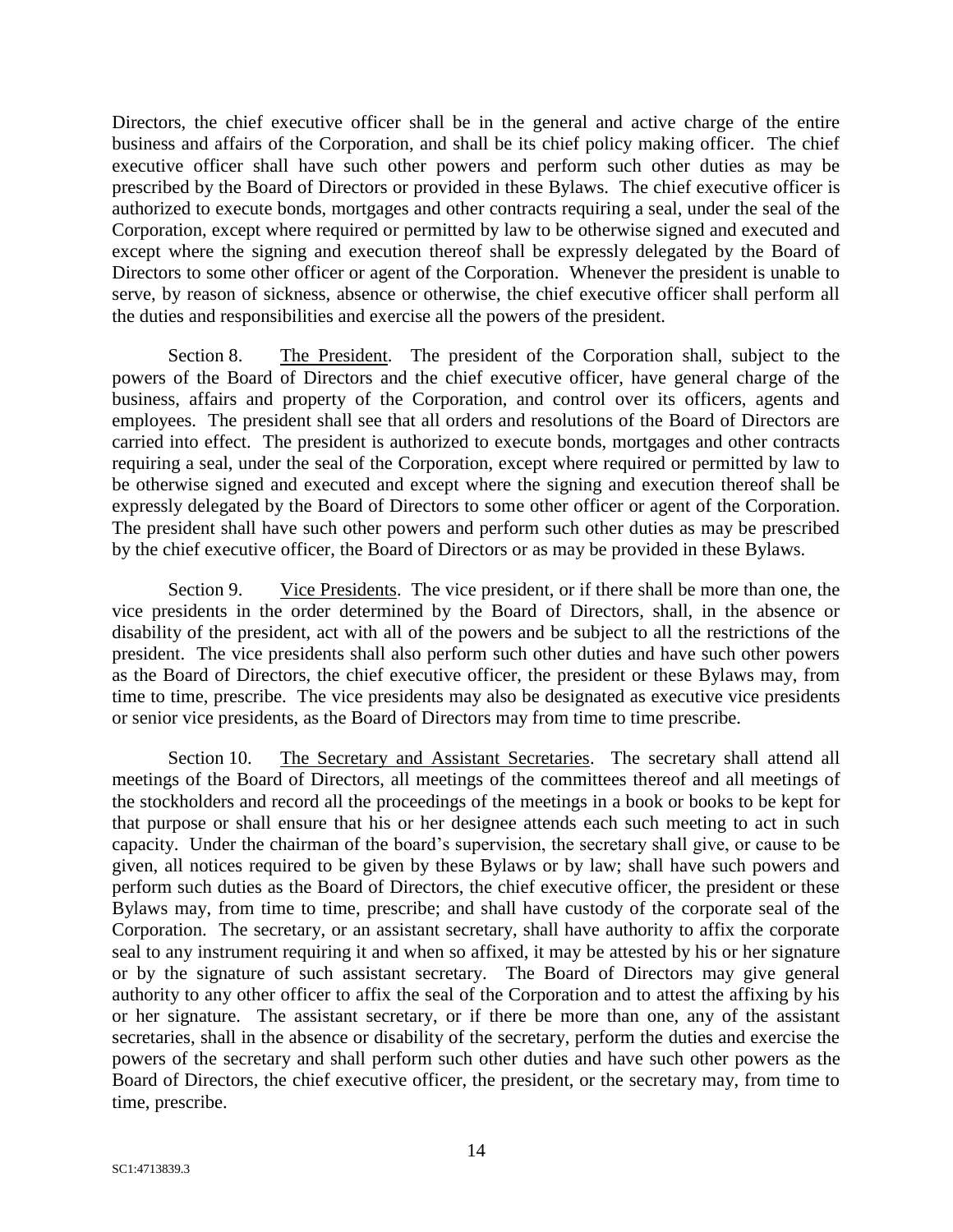Section 11. The Chief Financial Officer. The chief financial officer shall have the custody of the corporate funds and securities; shall keep full and accurate all books and accounts of the Corporation as shall be necessary or desirable in accordance with applicable law or generally accepted accounting principles; shall deposit all monies and other valuable effects in the name and to the credit of the Corporation as may be ordered by the chief executive officer or the Board of Directors; shall cause the funds of the Corporation to be disbursed when such disbursements have been duly authorized, taking proper vouchers for such disbursements; shall render to the Board of Directors, at its regular meeting or when the Board of Directors so requires, an account of the Corporation; and shall have such powers and perform such duties as the Board of Directors, the chief executive officer, the president or these Bylaws may, from time to time, prescribe. If required by the Board of Directors, the chief financial officer shall give the Corporation a bond (which shall be rendered every six years) in such sums and with such surety or sureties as shall be satisfactory to the Board of Directors for the faithful performance of the duties of the office of chief financial officer and for the restoration to the Corporation, in case of death, resignation, retirement or removal from office of all books, papers, vouchers, money and other property of whatever kind in the possession or under the control of the chief financial officer belonging to the Corporation.

Section 12. Other Officers, Assistant Officers and Agents. Officers, assistant officers and agents, if any, other than those whose duties are provided for in these Bylaws, shall have such authority and perform such duties as may from time to time be prescribed by resolution of the Board of Directors.

Section 13. Absence or Disability of Officers. In the case of the absence or disability of any officer of the Corporation and of any person hereby authorized to act in such officer's place during such officer's absence or disability, the Board of Directors may by resolution delegate the powers and duties of such officer to any other officer or to any director, or to any other person selected by it.

### **ARTICLE V INDEMNIFICATION**

Section 1. Right to Indemnification. Each person who was or is made a party or is threatened to be made a party to or is otherwise involved (including involvement as a witness) in any action, suit or proceeding, whether civil, criminal, administrative or investigative (a "proceeding"), by reason of the fact that he or she is or was a director or officer of the Corporation or a wholly owned subsidiary of the Corporation or, while a director, officer or employee of the Corporation or a wholly owned subsidiary of the Corporation, is or was serving at the request of the Corporation or a wholly owned subsidiary of the Corporation as a director, officer, employee, partner, member, manager, trustee, fiduciary or agent of another corporation or of a partnership, joint venture, limited liability company, trust or other entity or enterprise, including service with respect to an employee benefit plan (an "indemnitee"), shall be indemnified and held harmless by the Corporation to the fullest extent authorized by the DGCL, as the same exists or may hereafter be amended (but, in the case of any such amendment, only to the extent that such amendment permits the Corporation to provide broader indemnification rights than permitted prior thereto), against all expense, liability and loss (including attorneys' fees, judgments, fines, excise taxes or penalties and amounts paid in settlement) reasonably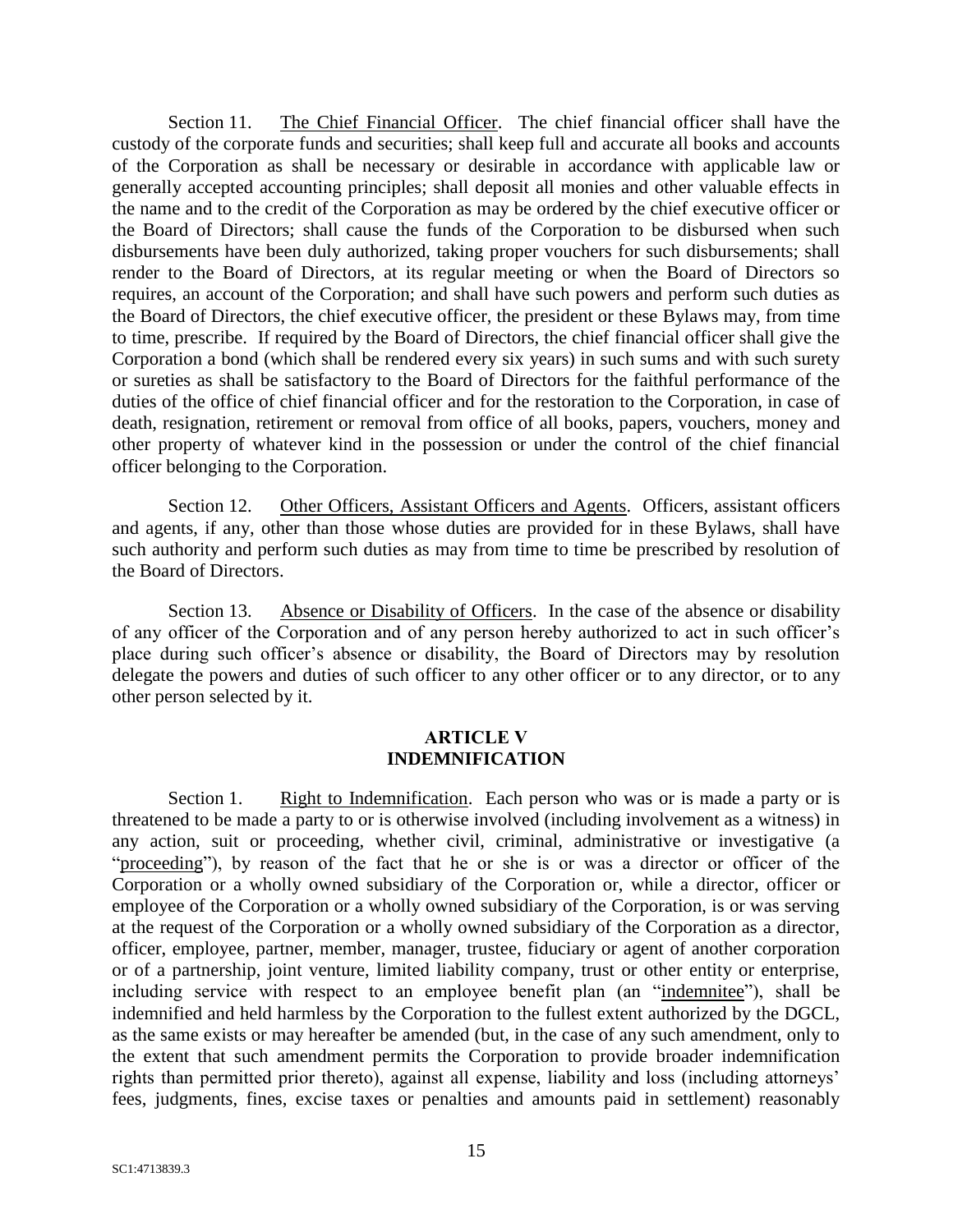incurred or suffered by such indemnitee in connection therewith and such indemnification shall continue as to an indemnitee who has ceased to be a director, officer, employee, partner, member, manager, trustee, fiduciary or agent and shall inure to the benefit of the indemnitee's heirs, executors and administrators; provided, however, that, except as provided in Section 2 of this ARTICLE V with respect to proceedings to enforce rights to indemnification or advance of expenses, the Corporation shall not indemnify any such indemnitee in connection with a proceeding (or part thereof) initiated by such indemnitee except to the extent such proceeding (or part thereof) was authorized in writing by the Board of Directors of the Corporation. The right to indemnification conferred in this Section 1 of this ARTICLE V shall be a contract right and shall include the obligation of the Corporation to pay the expenses incurred in defending any such proceeding in advance of its final disposition (an "advance of expenses"); provided, however, that an advance of expenses incurred by an indemnitee in his or her capacity as a director or officer shall be made only upon delivery to the Corporation of an undertaking (an "undertaking"), by or on behalf of such indemnitee, to repay all amounts so advanced if it shall ultimately be determined by final judicial decision from which there is no further right to appeal (a "final adjudication") that such indemnitee is not entitled to be indemnified for such expenses under this Section 1 of this ARTICLE V or otherwise. For purposes of this ARTICLE V, a wholly owned subsidiary of the Corporation shall be deemed to include any subsidiary for which nominal equity interests have been issued to persons other than the Corporation or any of its subsidiaries pursuant to the laws of such subsidiary's jurisdiction of incorporation or organization.

Section 2. Procedure for Indemnification. Any indemnification of an indemnitee or advance of expenses under Section 1 of this ARTICLE V shall be made promptly, and in any event within thirty days (or, in the case of an advance of expenses, twenty days), upon the written request of the indemnitee. If the Corporation denies a written request for indemnification or advance of expenses, in whole or in part, or if payment in full pursuant to such request is not made within thirty days (or, in the case of an advance of expenses, twenty days), the right to indemnification or advances as granted by this ARTICLE V shall be enforceable by the indemnitee in any court of competent jurisdiction. Such person's costs and expenses incurred in connection with successfully establishing his or her right to indemnification or advance of expenses, in whole or in part, in any such action shall also be indemnified by the Corporation.

Section 3. Insurance. The Corporation may purchase and maintain insurance on its own behalf and on behalf of any person who is or was a director, officer, employee or agent of the Corporation or a wholly owned subsidiary of the Corporation or was serving at the request of the Corporation or a wholly owned subsidiary of the Corporation as a director, officer, employee, partner, member, manager, trustee, fiduciary or agent of another corporation, partnership, joint venture, limited liability company, trust or other entity or enterprise against any expense, liability or loss asserted against him or her and incurred by him or her in any such capacity, whether or not the Corporation would have the power to indemnify such person against such expenses, liability or loss under the DGCL.

Section 4. Amendment or Repeal. Any repeal or modification of the foregoing provisions of this ARTICLE V shall not adversely affect any right or protection hereunder of any indemnitee in respect of any act, omission or condition existing or event or circumstance occurring prior to the time of such repeal or modification.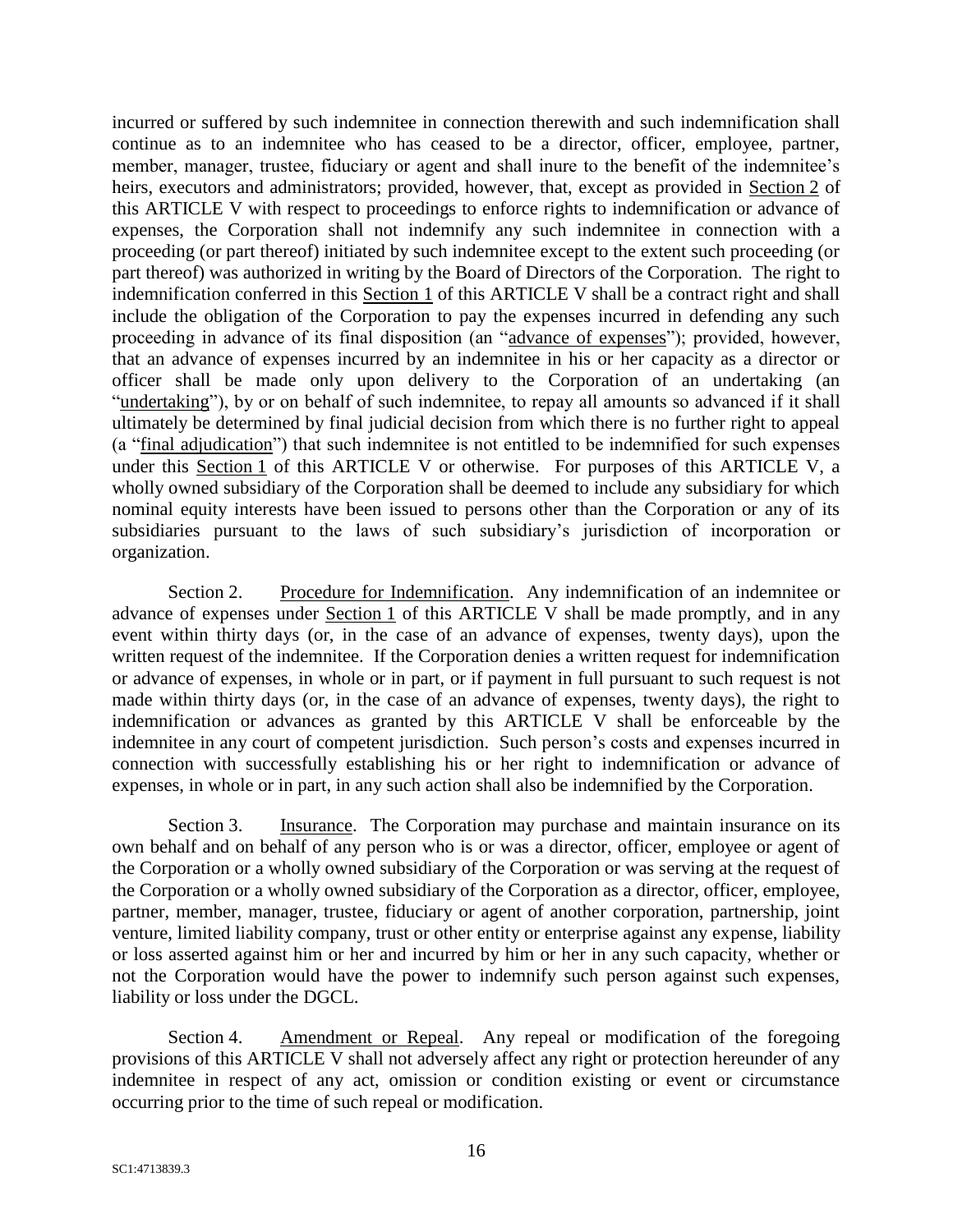Section 5. Non-Exclusivity of Rights. The rights to indemnification and to the advance of expenses conferred in this ARTICLE V and in the Certificate of Incorporation shall not be exclusive of any other right which any person may have or hereafter acquire hereunder or under any statute, by-law, agreement, vote of stockholders or disinterested directors or otherwise.

Section 6. Other Sources. The Corporation's obligation, if any, to indemnify or to advance expenses to any director, officer or employee who was or is serving at its request as a director, officer, employee or agent of another entity shall be reduced by any amount such director, officer or employee may collect as indemnification or advancement of expenses from such other entity.

Section 7. Other Indemnification and Prepayment of Expenses. This ARTICLE V shall not limit the right of the Corporation, to the extent and in the manner permitted by applicable law, to indemnify and to advance expenses to persons other than directors or officers (including employees and agents) with the same or lesser scope and effect as provided herein when and as authorized by appropriate corporate action.

Section 8. Merger or Consolidation. For purposes of this ARTICLE V, references to the "Corporation" shall include, in addition to the corporation resulting from or surviving a consolidation or merger with the Corporation, any constituent corporation (including any constituent of a constituent) absorbed in a consolidation or merger with the Corporation which, if its separate existence had continued, would have had power and authority to indemnify its directors, officers or employees, so that any person who is or was a director or officer of such constituent corporation or a wholly owned subsidiary of such constituent corporation or, while a director, officer or employee of such constituent corporation or a wholly owned subsidiary of such constituent corporation is or was serving at the request of such constituent corporation or a wholly owned subsidiary of such constituent corporation as a director, officer, employee, partner, member, manager, trustee, fiduciary or agent of another corporation or of a partnership, joint venture, limited liability company, trust or other entity or enterprise, including service with respect to an employee benefit plan, shall stand in the same position under this ARTICLE V with respect to the resulting or surviving corporation as he or she would have with respect to such constituent corporation if its separate existence had continued.

Section 9. Severability. If any provision of this ARTICLE V shall be found to be invalid or limited in application by reason of any law or regulation, it shall not affect the validity of the remaining provisions hereof.

# **ARTICLE VI CERTIFICATES OF STOCK**

Section 1. General. Every holder of stock in the Corporation shall be entitled to have a certificate, signed by, or in the name of the Corporation by the president or vice president and the secretary or an assistant secretary of the Corporation, certifying the number of shares owned by such holder in the Corporation, provided that the Board of Directors may provide by resolution or resolutions that some or all of any or all classes or series of its stock shall be uncertificated shares (except that the foregoing shall not apply to shares represented by a certificate until such certificate is surrendered to the Corporation). If a certificate is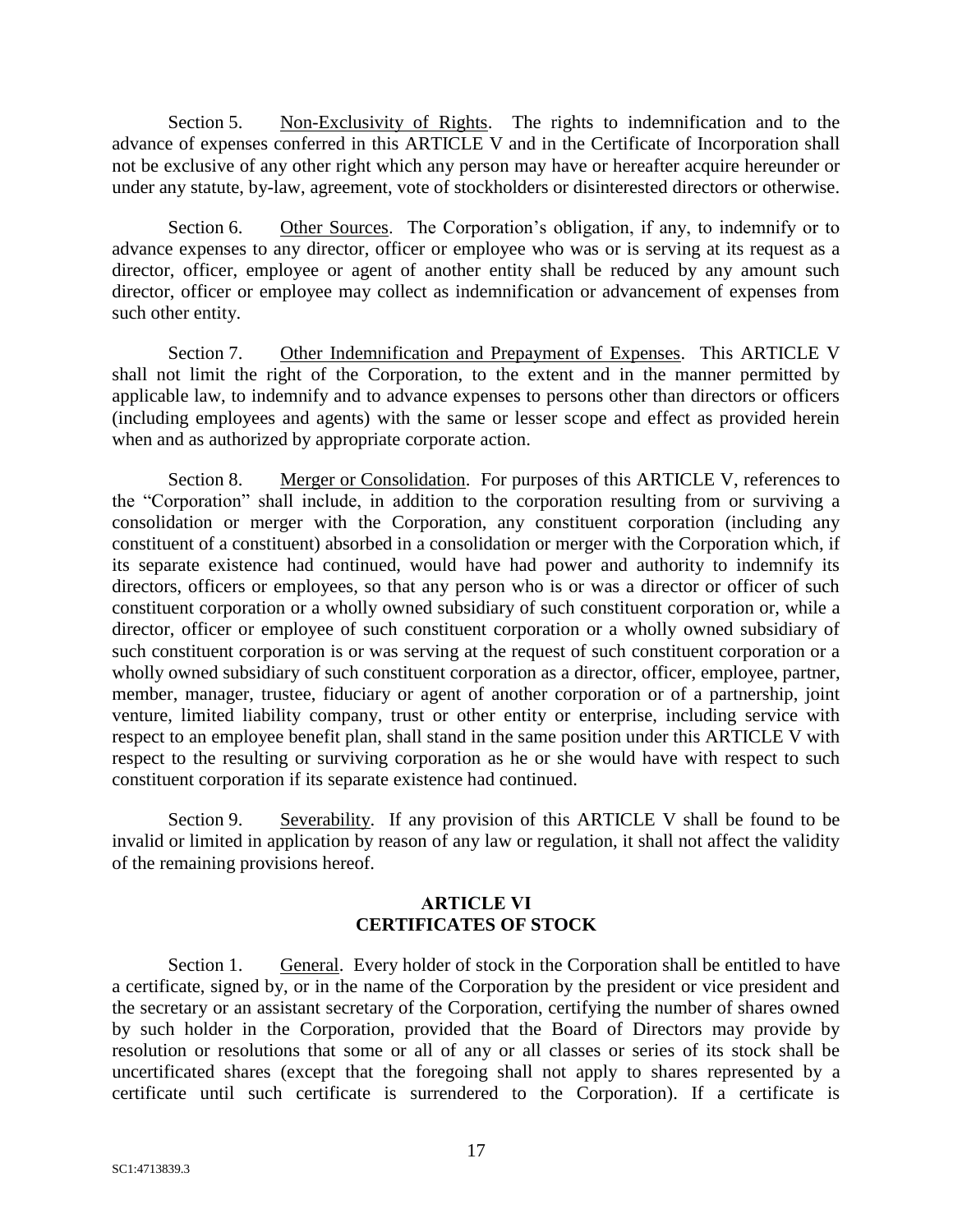countersigned by a transfer agent or a registrar, the required signatures may be facsimiles. In case any officer or officers who have signed, or whose facsimile signature or signatures have been used on, any such certificate or certificates shall cease to be such officer or officers of the Corporation whether because of death, resignation or otherwise before such certificate or certificates have been delivered by the Corporation, such certificate or certificates may nevertheless be issued and delivered as though the person or persons who signed such certificate or certificates or whose facsimile signature or signatures have been used thereon had not ceased to be such officer or officers of the Corporation. All certificates for shares shall be consecutively numbered or otherwise identified. The name of the person to whom the shares represented thereby are issued, with the number of shares and date of issue, shall be entered on the books of the Corporation. Shares of stock of the Corporation shall only be transferred on the books of the Corporation by the holder of record thereof or by such holder's attorney duly authorized in writing, upon surrender to the Corporation of the certificate or certificates for such shares endorsed by the appropriate person or persons, with such evidence of the authenticity of such endorsement, transfer, authorization and other matters as the Corporation may reasonably require, and accompanied by all necessary stock transfer stamps. In that event, it shall be the duty of the Corporation to issue a new certificate to the person entitled thereto, cancel the old certificate or certificates and record the transaction on its books. Each such new certificate will be registered in such name as is requested by the holder of the surrendered certificate and shall be substantially identical in form to the surrendered certificate. Upon the receipt of proper transfer instructions from the registered owner of uncertificated shares, if any, such uncertificated shares shall be cancelled, issuance of new equivalent uncertificated or certificated shares shall be made to the stockholder entitled thereto and the transaction shall recorded upon the books and records of the Corporation. The Board of Directors may appoint one or more transfer agents or registrars or both in connection with the transfer of any class or series of securities of the Corporation.

Section 2. Lost Certificates. The Corporation may issue (i) a new certificate or certificates of stock or (ii) uncertificated shares in place of any certificate or certificates previously issued by the Corporation, as applicable, in place of any certificate or certificates previously issued by the Corporation alleged to have been lost, stolen or destroyed, upon the making of an affidavit of that fact by the person claiming the certificate of stock to be lost, stolen or destroyed. When authorizing such issue of a new certificate or certificates, the Corporation may, in its discretion and as a condition precedent to the issuance thereof, require the owner of such lost, stolen or destroyed certificate or certificates, or his or her legal representative, to give the Corporation a bond sufficient to indemnify the Corporation against any claim that may be made against the Corporation on account of the loss, theft or destruction of any such certificate or the issuance of such new certificate.

Section 3. Fixing a Record Date for Stockholder Meetings. In order that the Corporation may determine the stockholders entitled to notice of or to vote at any meeting of stockholders or any adjournment thereof, the Board of Directors may fix a record date, which record date shall not precede the date upon which the resolution fixing the record date is adopted by the Board of Directors, and which record date shall not be more than 60 nor less than 10 days before the date of such meeting. If no record date is fixed by the Board of Directors, the record date for determining stockholders entitled to notice of or to vote at a meeting of stockholders shall be the close of business on the next day preceding the day on which notice is first given. A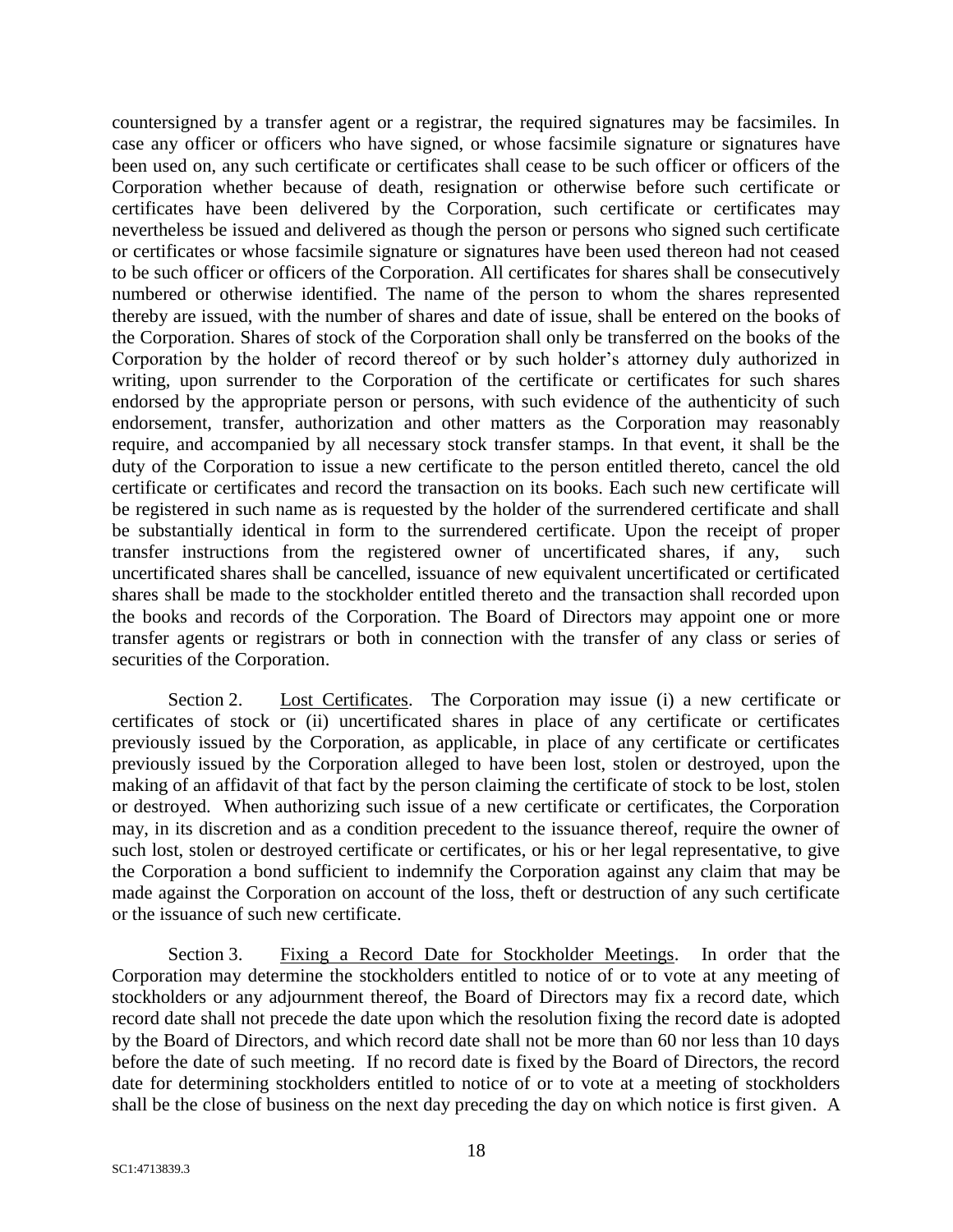determination of stockholders of record entitled to notice of or to vote at a meeting of stockholders shall apply to any adjournment of the meeting; provided, however, that the Board of Directors may fix a new record date for the adjourned meeting.

Section 4. Fixing a Record Date for Other Purposes. In order that the Corporation may determine: (i) the stockholders entitled to receive payment of any dividend or other distribution or allotment or any rights; or (ii) the stockholders entitled to exercise any rights in respect of any change, conversion or exchange of stock, or for the purposes of any other lawful action, the Board of Directors may fix a record date, which record date shall not precede the date upon which the resolution fixing the record date is adopted, and which record date shall be not more than 60 days nor less than 10 days prior to such action. If no record date is fixed, the record date for determining stockholders for any such purpose shall be at the close of business on the day on which the Board of Directors adopts the resolution relating thereto.

Section 5. Registered Stockholders. Prior to the surrender to the Corporation of the certificate or certificates for a share or shares of stock with a request to record the transfer of such share or shares, the Corporation may treat the registered owner as the person entitled to receive dividends, to vote, to receive notifications and otherwise to exercise all the rights and powers of an owner. The Corporation shall not be bound to recognize any equitable or other claim to or interest in such share or shares on the part of any other person, whether or not it shall have express or other notice thereof.

Section 6. Subscriptions for Stock. Unless otherwise provided for in any subscription agreement, subscriptions for shares shall be paid in full at such time, or in such installments and at such times, as shall be determined by the Board of Directors. Any call made by the Board of Directors for payment on subscriptions shall be uniform as to all shares of the same class or as to all shares of the same series. In case of default in the payment of any installment or call when such payment is due, the Corporation may proceed to collect the amount due in the same manner as any debt due the Corporation.

# **ARTICLE VII GENERAL PROVISIONS**

Section 1. Dividends. Dividends upon the capital stock of the Corporation, subject to the provisions of the Certificate of Incorporation, may be declared by the Board of Directors at any regular or special meeting, in accordance with applicable law. Dividends may be paid in cash, in property or in shares of the capital stock, subject to the provisions of the Certificate of Incorporation. Before payment of any dividend, there may be set aside out of any funds of the Corporation available for dividends such sum or sums as the directors from time to time, in their absolute discretion, think proper as a reserve or reserves to meet contingencies, or for equalizing dividends, or for repairing or maintaining any property of the Corporation, or any other purpose and the directors may modify or abolish any such reserve in the manner in which it was created.

Section 2. Checks, Drafts or Orders. All checks, drafts or other orders for the payment of money by or to the Corporation and all notes and other evidences of indebtedness issued in the name of the Corporation shall be signed by such officer or officers, agent or agents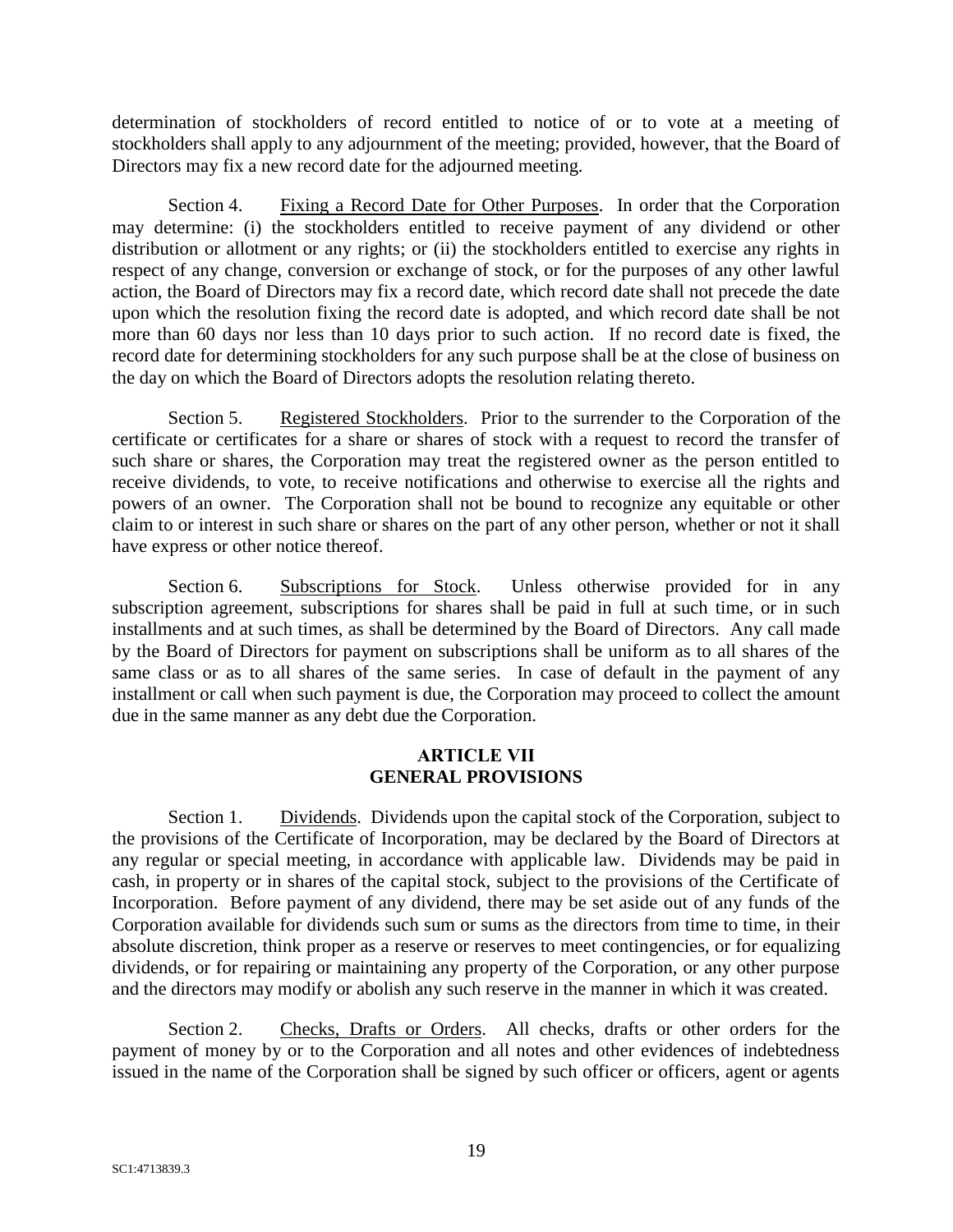of the Corporation, and in such manner, as shall be determined by resolution of the Board of Directors or a duly authorized committee thereof.

Section 3. Contracts. In addition to the powers otherwise granted to officers pursuant to ARTICLE IV hereof, the Board of Directors may authorize any officer or officers, or any agent or agents, of the Corporation to enter into any contract or to execute and deliver any instrument in the name of and on behalf of the Corporation, and such authority may be general or confined to specific instances.

Section 4. Loans. Subject to compliance with applicable law (including, if applicable, Section 13(k) of the Exchange Act), the Corporation may lend money to, or guarantee any obligation of, or otherwise assist any officer or other employee of the Corporation or of its subsidiaries, including any officer or employee who is a director of the Corporation or its subsidiaries, whenever, in the judgment of the directors, such loan, guaranty or assistance may reasonably be expected to benefit the Corporation and would not violate applicable law. The loan, guaranty or other assistance may be with or without interest, and may be unsecured, or secured in such manner as the Board of Directors shall approve, including, without limitation, a pledge of shares of stock of the Corporation, subject to applicable law. Nothing in this Section 4 shall be deemed to deny, limit or restrict the powers of guaranty or warranty of the Corporation at common law or under any statute.

Section 5. Fiscal Year. The fiscal year of the Corporation shall be fixed by resolution of the Board of Directors.

Section 6. Corporate Seal. The Board of Directors may provide a corporate seal which shall be in the form of a circle and shall have inscribed thereon the name of the Corporation and the words "Corporate Seal, Delaware." The seal may be used by causing it or a facsimile thereof to be impressed or affixed or reproduced or otherwise. Notwithstanding the foregoing, no seal shall be required by virtue of this Section.

Section 7. Voting Securities Owned By Corporation. Voting securities in any other company held by the Corporation shall be voted by the chief executive officer, the president or a vice president, unless the Board of Directors specifically confers authority to vote with respect thereto, which authority may be general or confined to specific instances, upon some other person or officer. Any person authorized to vote securities shall have the power to appoint proxies, with general power of substitution.

Section 8. Inspection of Books and Records. The Board of Directors shall have power from time to time to determine to what extent and at what times and places and under what conditions and regulations the accounts and books of the Corporation, or any of them, shall be open to the inspection of the stockholders; and no stockholder shall have any right to inspect any account or book or document of the Corporation, except as conferred by the laws of the State of Delaware, unless and until authorized so to do by resolution of the Board of Directors or of the stockholders of the Corporation.

Section 9. Facsimile Signatures. In addition to the provisions for use of facsimile signatures elsewhere specifically authorized in these Bylaws, facsimile signatures of any officer